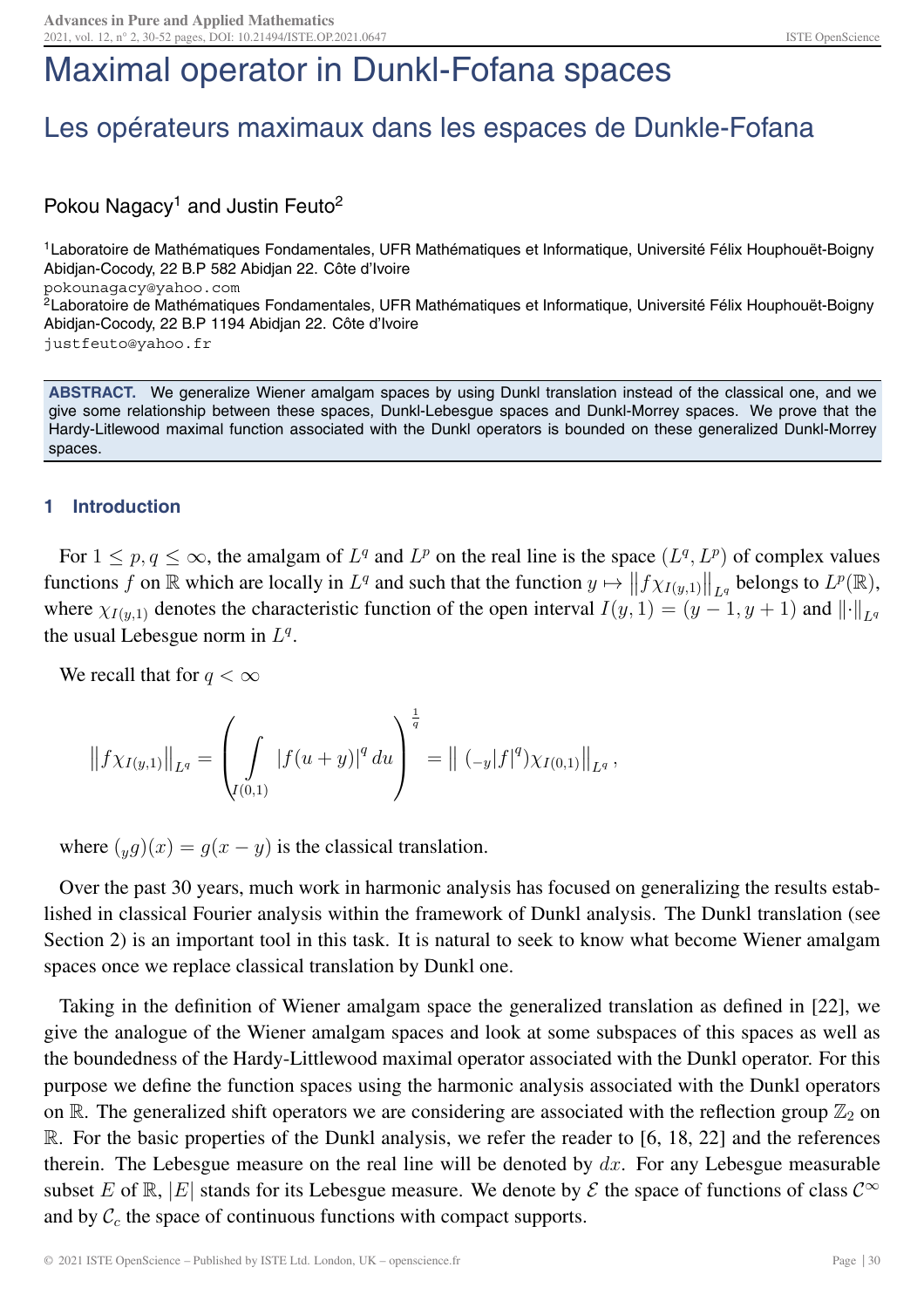This paper is organized as follow:

Section 2 is devoted to the prerequisite for Dunkl analysis on the real line while Section 3 deals with the definition and properties of Dunkl-amalgam spaces. We introduce Fofana spaces associated to the Dunkl-amalgam in Section 4, and compare this space with Lebesgue spaces and Morrey-Dunkl spaces. In Section 5, we stated our results for Dunkl-type Hardy-Littlewood maximal function and give their proofs in Section 6.

The letter  $C$  will be used for non-negative constants independent of the relevant variables, and this constant may change from one occurrence to another. A constant with index, such as  $C_{\kappa}$ , does not change in different occurrences but depends on the parameters mentioned there.

We propose the following abbreviation  $A \leq B$  for the inequalities  $A \leq C B$ , where C is a positive constant independent of the main parameters. If  $A \leq B$  and  $B \leq A$ , then we write  $A \approx B$ .

### **2 Prerequisite on Dunkl analysis on the real line**

For a real parameter  $\kappa > -1/2$ , we consider the Dunkl operator, associated with the reflection group  $\mathbb{Z}_2$  on  $\mathbb{R}$ :

$$
\Lambda_{\kappa} f(x) = \frac{df}{dx}(x) + \frac{2\kappa + 1}{x} \left( \frac{f(x) - f(-x)}{2} \right).
$$

For  $\lambda \in \mathbb{C}$ , the Dunkl kernel denoted  $\mathfrak{E}_{\kappa}(\lambda)$  (see [5]), is the only solution of the initial value problem

$$
\Lambda_{\kappa}f(x) = \lambda f(x), \ f(0) = 1, \ x \in \mathbb{R}.
$$

It is given by the formula

$$
\mathfrak{E}_{\kappa}(\lambda x) = j_{\kappa}(i\lambda x) + \frac{\lambda x}{2(\kappa+1)} j_{\kappa+1}(i\lambda x), \ x \in \mathbb{R},
$$

where

$$
j_{\kappa}(z) = 2^{\kappa} \Gamma(\kappa + 1) \frac{J_{\kappa}(z)}{z^{\kappa}} = \Gamma(\kappa + 1) \sum_{n=0}^{\infty} \frac{(-1)^n z^{2n}}{n! 2^{2n} \Gamma(n + \kappa + 1)}, \quad z \in \mathbb{C}
$$

is the normalized Bessel function of the first kind and of order κ. Notice that  $\Lambda_{-\frac{1}{2}} = \frac{d}{dx}$  and  $\mathfrak{E}_{-\frac{1}{2}}(\lambda x) =$  $e^{\lambda x}$ . It is also proved (see [18]) that  $|\mathfrak{E}_{\kappa}(ix)| \leq 1$  for every  $x \in \mathbb{R}$ .

In the rest of the paper, we fix  $\kappa > -1/2$ , and consider the weighted Lebesgue measure  $\mu$  on R, given by

$$
d\mu(x) := \left(2^{\kappa+1}\Gamma(\kappa+1)\right)^{-1}|x|^{2\kappa+1}dx.
$$
\n(2.1)

For  $1 \le p \le \infty$ , we denote by  $L^p(\mu)$  the Lebesgue space associated with the measure  $\mu$ , while  $L^0(\mu)$ stands for the complex vector space of equivalence classes (modulo equality  $\mu$ -almost everywhere) of complex-valued functions  $\mu$ -measurable on R. For  $f \in L^p(\mu)$ , we denote by  $||f||_p$  the classical norm of f.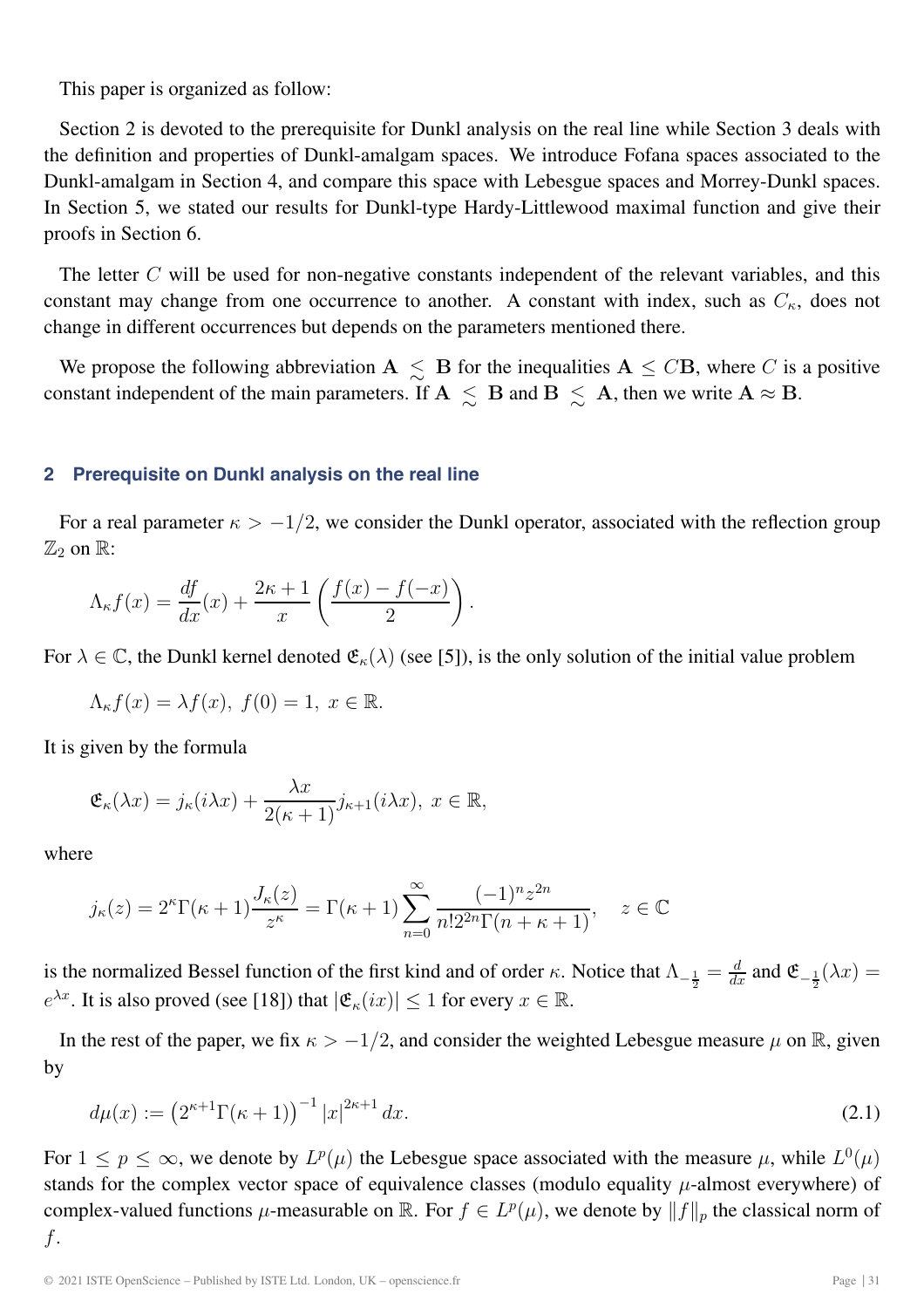The Dunkl kernel  $\mathfrak{E} = \mathfrak{E}_{\kappa}$  gives rise to an integral transform on R denoted  $\mathcal{F} = \mathcal{F}_{\kappa}$  and called Dunkl transform (see [3]). For  $f \in L^1(\mu)$ 

$$
\mathcal{F}f(\lambda) = \int_{\mathbb{R}} \mathfrak{E}(-i\lambda x) f(x) d\mu(x), \ \lambda \in \mathbb{R}.
$$

We have the following properties of the Dunkl transform given in [3] (see also [6]).

**Theorem 2.1.** 1. Let  $f \in L^1(\mu)$ . If  $\mathcal{F}(f)$  is in  $L^1(\mu)$ , then we have the following inversion formula :

$$
f(x) = c \int_{\mathbb{R}} \mathfrak{E}(ixy) \mathcal{F}(f)(y) d\mu(y).
$$

2. The Dunkl transform has a unique extension to an isometric isomorphism on  $L^2(\mu)$ .

**Definition 2.2.** Let  $y \in \mathbb{R}$  be given. The generalized translation operator  $f \mapsto \tau_y f$  is defined on  $L^2(\mu)$ by the equation

$$
\mathcal{F}(\tau_y f)(x) = \mathfrak{E}(ixy)\mathcal{F}(f)(x); \quad x \in \mathbb{R}
$$

Mourou proved in [17] that generalized translation operators have the following properties:

**Theorem 2.3.** 1. The operator  $\tau_x, x \in \mathbb{R}$ , is a continuous linear operator from  $\mathcal{E}(\mathbb{R})$  into itself,

- 2. For  $f \in \mathcal{E}(\mathbb{R})$  and  $x, y \in \mathbb{R}$ 
	- (a)  $\tau_x f(y) = \tau_y f(x)$ , (b)  $\tau_0 f = f$ , (c)  $\tau_x \circ \tau_y = \tau_y \circ \tau_x$ .

For  $x \in \mathbb{R}$ , let  $B(x, r) = \{y \in \mathbb{R} : \max\{0, |x| - r\} < |y| < |x| + r\}$  if  $x \neq 0$  and  $B_r := B(0, r) =$  $]-r, r[$ . We have  $\mu(B_r) = \mathfrak{b}_{\kappa} r^{2\kappa+2}$  where  $\mathfrak{b}_{\kappa} = [2^{\kappa+1}(\kappa+1)\Gamma(\kappa+1)]^{-1}$ , and for  $f \in L^1_{loc}(\mu)$ , the following analogue of the Labosque differentiation theorem (see [201). following analogue of the Lebesgue differentiation theorem (see [20]).

$$
\lim_{r \to 0} \frac{1}{\mu(B_r)} \int_{B_r} |\tau_x f(y) - f(x)| d\mu(y) = 0 \text{ for a. e. } x \in \mathbb{R}
$$
 (2.2)

and

$$
\lim_{r \to 0} \frac{1}{\mu(B_r)} \int_{B_r} \tau_x f(y) d\mu(y) = f(x) \quad \text{for a. e. } x \in \mathbb{R}.
$$
\n(2.3)

For  $x \in \mathbb{R}$  and  $r > 0$ , the map  $y \mapsto \tau_x \chi_{B_r}(y)$  is supported in  $B(x, r)$  and

$$
0 \le \tau_x \chi_{B_r}(y) \le \min\left\{1, \frac{2C_\kappa}{2\kappa + 1} \left(\frac{r}{|x|}\right)^{2\kappa + 1}\right\}, \ y \in B(x, r),\tag{2.4}
$$

as proved in [14].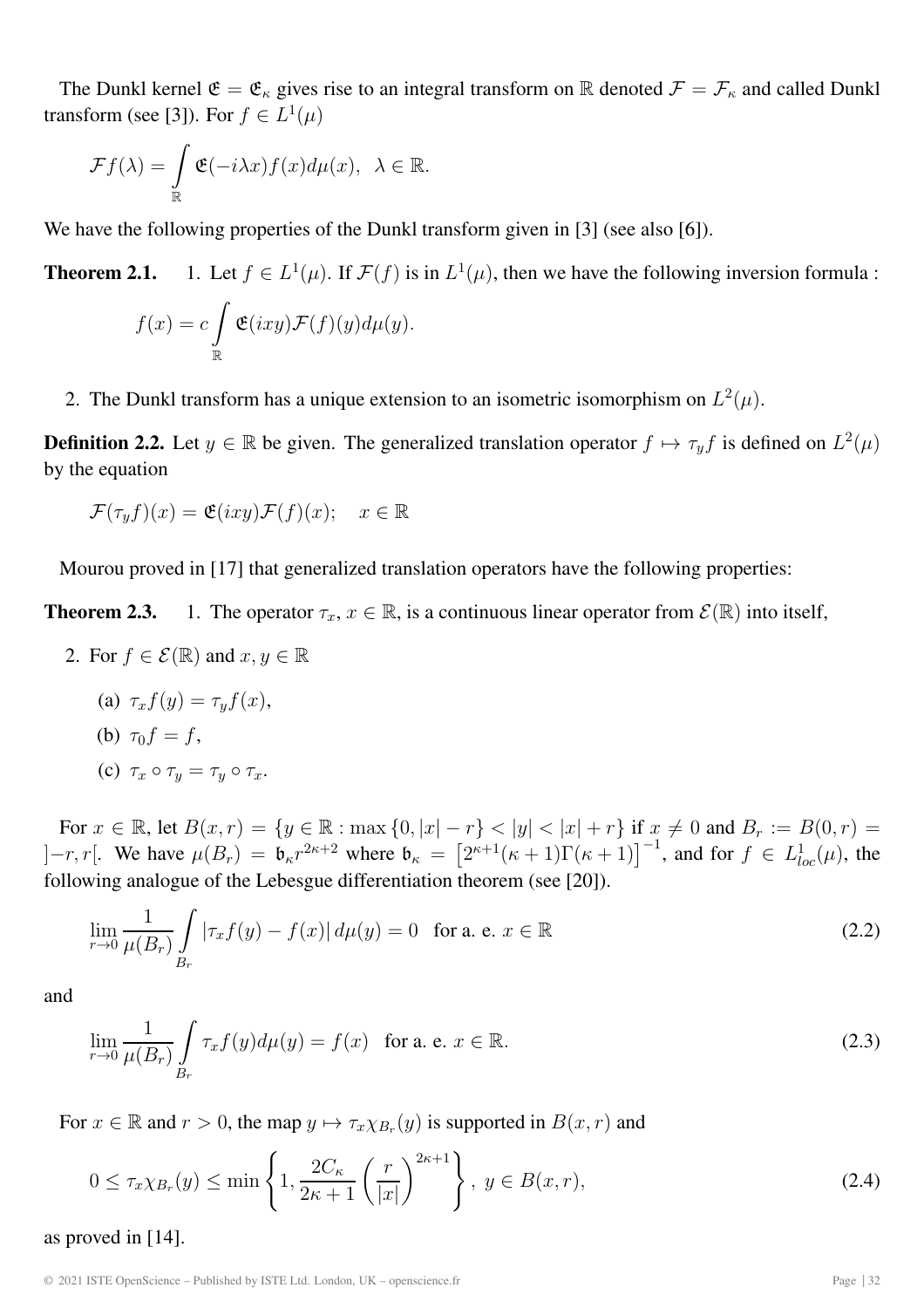Let f and g be two continuous functions on  $\mathbb R$  with compact support. We define the generalized convolution  $*_{\kappa}$  of f and g by

$$
f *_{\kappa} g(x) = \int_{\mathbb{R}} \tau_x f(-y) g(y) d\mu(y).
$$

The generalized convolution  $*_\kappa$  is associative and commutative [18]. We also have the following results.

**Proposition 2.4** (see Soltani [20]). 1. For all  $x \in \mathbb{R}$ , the operator  $\tau_x$  extends to  $L^p(\mu)$ ,  $p \ge 1$ , and

$$
\|\tau_x f\|_p \le 4 \|f\|_p \tag{2.5}
$$
  
for all  $f \in L^p(\mu)$ .

2. Assume that  $p, q, r \in [1, \infty]$  and satisfy  $\frac{1}{p} + \frac{1}{q} = 1 + \frac{1}{r}$ . Then the generalized convolution defined on  $\mathcal{C}_c \times \mathcal{C}_c$ , extends to a continuous map from  $L^p(\mu) \times L^q(\mu)$  to  $L^r(\mu)$ , and we have

$$
||f *_{\kappa} g||_{r} \le 4 ||f||_{p} ||g||_{q}.
$$

It is also proved in [13] that if  $f \in L^1(\mu)$  and  $g \in L^p(\mu)$ ,  $1 \leq p < \infty$ , then

$$
\tau_x(f*g) = \tau_x f*g = f*\tau_x g, x \in \mathbb{R}.
$$

### **3 Dunkl-Wiener amalgam spaces**

For  $1 \le q, p \le \infty$ , the generalized amalgam space  $(L^q, L^p)(\mu)$  is defined by

$$
(L^{q}, L^{p})(\mu) = \left\{ f \in L^{0}(\mu) : ||f||_{q, p} < \infty \right\},\,
$$

where

$$
||f||_{q,p} = \begin{cases} || [ \int_{\mathbb{R}} (\tau_y |f|^q) \chi_{B_1}(x) d\mu(x) ]^{\frac{1}{q}} ||_p & \text{if } q < \infty \\ || || f \chi_{B(y,1)} ||_{\infty} ||_p & \text{if } q = \infty \end{cases}
$$

and the  $L^p(\mu)$ -norm is taken with respect to the y variable. We recover the classical Wiener amalgam spaces by taking the Lebesgue measure instead of  $\mu$ , and the classical translation instead of that of Dunkl.

It is easy to see that for  $1 \le q \le p \le \infty$ ,  $(L^q, L^p)(\mu)$  is a complex subspace of the space  $L^0(\mu)$ . Notice also that  $(L^{\infty}, L^{\infty})(\mu) = L^{\infty}(\mu)$ . In fact, since

 $|f\chi_B(y, 1)| \leq |f|, y \in \mathbb{R},$ 

we have  $||f||_{+\infty,+\infty} \leq ||f||_{+\infty}$ .

Conversely, we assume that  $||f||_{\infty} > 0$  (since otherwise there is nothing to prove). Fix  $0 < r < ||f||_{\infty}$ . We have

$$
\mu({x \in \mathbb{R} / |f(x)| > r}) > 0.
$$

Thus, there is a compact set  $K \subset \{x \in \mathbb{R}/|f(x)| > r\}$  satisfying  $\mu(K) > 0$ . Since  $K \subset \bigcup_{i=1}^{n} B(y_i, \frac{1}{2})$  for a finite sequence  $y_i$ ,  $y_i \in K$  there exists  $1 \le i \le n$  such that  $\mu(K \cap B(y_i, \frac{1}{2})) > 0$ . It is for a finite sequence  $y_1, y_2, ..., y_n \in K$ , there exists  $1 \le i_0 \le n$  such that  $\mu(K \cap B(y_{i_0}, \frac{1}{2})) > 0$ . It is easy to see that

$$
B(y_{i_0}, \frac{1}{2}) \subset B(y, 1)
$$
, for all  $y \in B(y_{i_0}, \frac{1}{2})$ .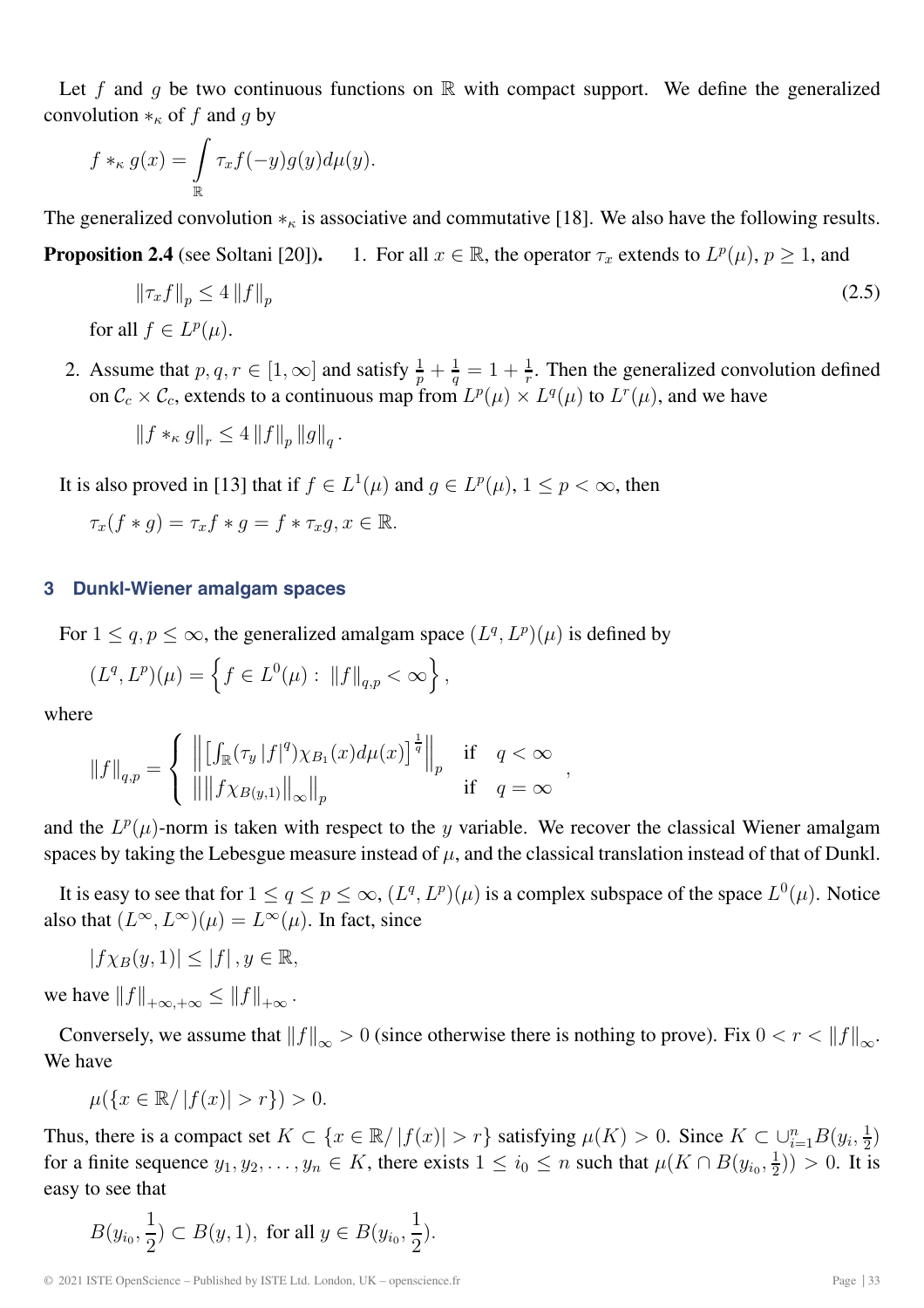It comes that

$$
B(y_{i_0},\frac{1}{2})\subset \left\{y\in\mathbb{R}/\left\|f\chi_{B(y,1)}\right\|_{\infty}>r\right\},\
$$

so that

 $r < ||f||_{\infty,\infty}$ .

This implies that  $||f||_{\infty} \leq ||f||_{\infty} \infty$ .

Hölder's inequality is also valid in these spaces.

**Proposition 3.1.** Let  $1 \le q_1, p_1 \le \infty$  and  $1 \le q_2, p_2 \le \infty$  such that

$$
\frac{1}{q_1} + \frac{1}{q_2} = \frac{1}{q} \le 1 \text{ and } \frac{1}{p_1} + \frac{1}{p_2} = \frac{1}{p} \le 1.
$$

If  $f \in (L^{q_1}, L^{p_1})(\mu)$  and  $g \in (L^{q_2}, L^{p_2})(\mu)$  then  $fg \in (L^q, L^p)(\mu)$ . Moreover, we have

$$
||fg||_{q,p} \leq ||f||_{q_1,p_1} ||g||_{q_2,p_2}.
$$

*Proof.* Let  $f \in (L^{q_1}, L^{p_1})(\mu)$  and  $q \in (L^{q_2}, L^{p_2})(\mu)$ .

We suppose that  $q_1 < \infty$  and  $q_2 < \infty$ . For almost every y in R, the maps  $x \mapsto |f(x)| (\tau_y \chi_{B(0,1)}(-x))^{\frac{1}{q_1}}$ and  $x \mapsto |g(x)| (\tau_y \chi_{B(0,1)}(-x))^{\frac{1}{q_2}}$  are respectively in  $L^{q_1}(\mu)$  and  $L^{q_2}(\mu)$  so that, applying Hölder inequality in Lebesgue space, we have

$$
\left[\int_{\mathbb{R}} (|f(x)||g(x)|)^{q} (\tau_{y}\chi_{B(0,1)}(-x))d\mu(x)\right]^{\frac{1}{q}} \leq \left[\int_{\mathbb{R}} |f(x)|^{q_1} \tau_{y}\chi_{B(0,1)}(-x))d\mu(x)\right]^{\frac{1}{q_1}} \times \left[\int_{\mathbb{R}} |g(x)|^{q_2} \tau_{y}\chi_{B(0,1)}(-x)d\mu(x)\right]^{\frac{1}{q_2}}.
$$

Taking the  $L^p(\mu)$ -norm of both sides and applying once more the Hölder inequality on the term in the right hand side, we obtain the desired result.

We suppose known that some  $q_i = \infty$  let say  $q_1$ , and  $q_2 < \infty$ . Then  $q = q_2$  and the result follows from the following inequality

$$
\left[\int_{\mathbb{R}} (|f(x)| |g(x)|)^{q_2} (\tau_y \chi_{B(0,1)}(-x)) d\mu(x)\right]^{\frac{1}{q_2}}\n\leq ||f \chi_{B(y,1)}||_{\infty} \left[\int_{\mathbb{R}} |g(x)|^{q_2} (\tau_y \chi_{B(0,1)}(-x)) d\mu(x)\right]^{\frac{1}{q_2}},
$$

by taking the  $L^p(\mu)$ -norm of both sides and applying Hölder inequality for  $p_i$  indexes.

In the case  $q_1 = q_2 = \infty$ , the result is immediate.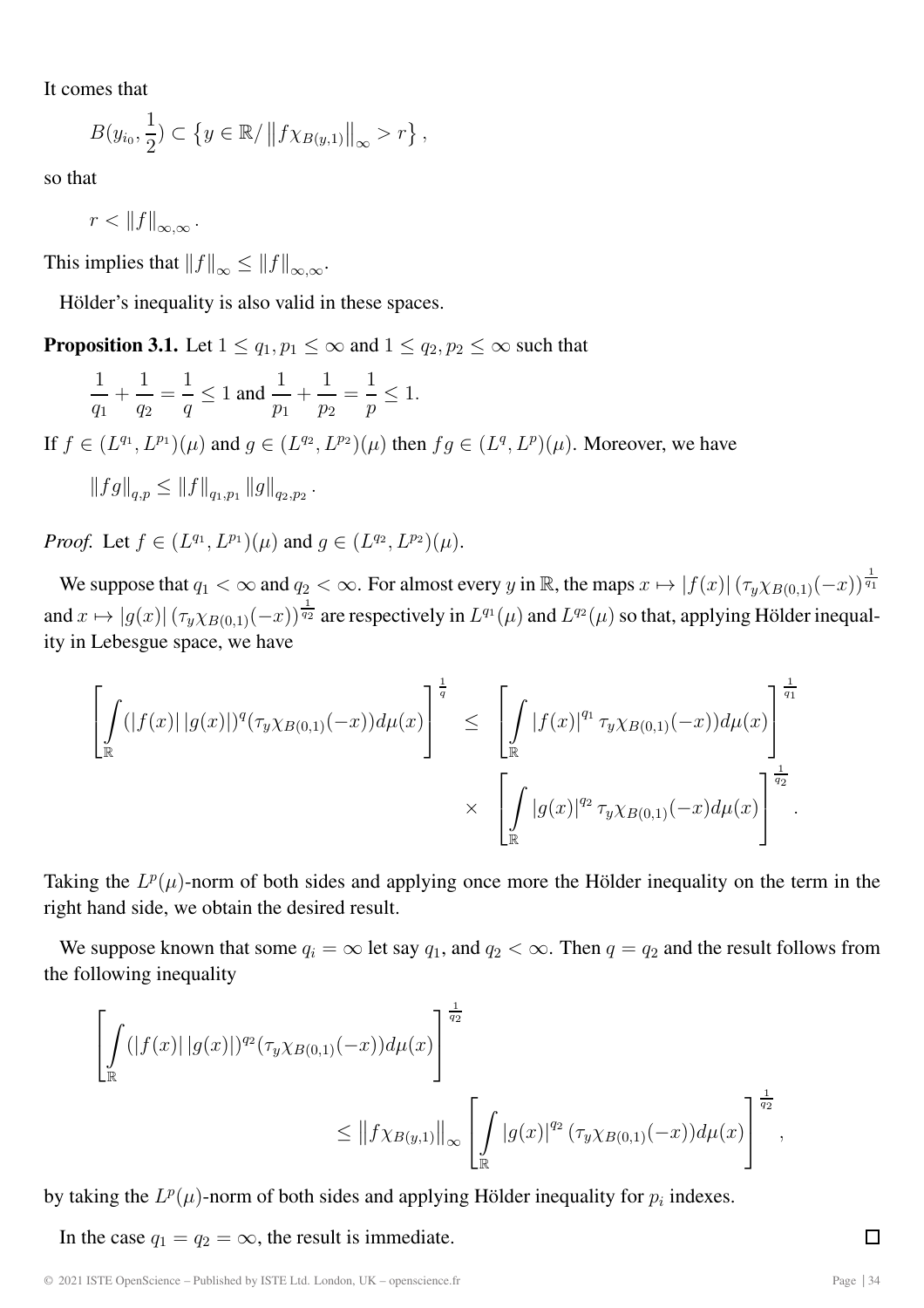**Proposition 3.2.** Let  $1 \le q \le p \le \infty$ . The maps  $L^0(\mu) \ni f \mapsto ||f||_{q,p}$  define a norm in  $(L^q, L^p)(\mu)$ .

*Proof.* Let f be a  $\mu$ -measurable function such that  $||f||_{q,p} = 0$ .

1. Suppose  $q < \infty$ , then

$$
0 = ||f||_{q,p} = \left\| \left[ \int_{\mathbb{R}} (\tau_{(\cdot)} |f|^q) \chi_{B_1}(x) d\mu(x) \right]^{\frac{1}{q}} \right\|_{p}
$$

implies that there exists a  $\mu$ -null set N such that for all  $y \in \mathbb{R} \setminus N$ , we have

$$
0 = \int_{\mathbb{R}} \tau_{y} |f(x)|^{q} \chi_{B_{1}}(x) d\mu(x) = \int_{\mathbb{R}} |f(x)|^{q} \tau_{-y} \chi_{B_{1}}(x) d\mu(x).
$$

Thus for  $y \in \mathbb{R} \setminus N$ , there exists a subset  $N_y \subset \mathbb{R}$  with  $\mu(N_y)=0$ , such that for  $x \in \mathbb{R} \setminus N_y$ 

$$
|f|^q \tau_{-y} \chi_{B_1}(x) = 0.
$$

Fix  $y \in \mathbb{R} \setminus N$ . For every  $\eta \leq 1$  we have  $B_{\eta} \subset B_1$ , so that  $\tau_{-y}(\chi_{B_1} - \chi_{B_1}) \geq 0$ . Hence

$$
\frac{1}{\mu(B_{\eta})} \int_{B_{\eta}} (\tau_y |f|^q)(x) d\mu(x) = \frac{1}{\mu(B_{\eta})} \int_{\mathbb{R}} |f|^q(x) \tau_{-y} \chi_{B_{\eta}}(x) d\mu(x)
$$
\n
$$
\leq \frac{1}{\mu(B_{\eta})} \int_{\mathbb{R}} |f|^q(x) \tau_{-y} \chi_{B_1}(x) d\mu(x) = 0.
$$

It comes from (2.3) that

$$
0 = \lim_{\eta \to 0} \frac{1}{\mu(B_{\eta})} \int_{B_{\eta}} (\tau_y |f|^q)(x) d\mu(x) = |f|^q(y).
$$

Thus  $f = 0$   $\mu$ -a.e.

For the triangular inequality, we have

$$
\|f + g\|_{q,p} = \left\| \left[ \int_{\mathbb{R}} \left( |f(x) + g(x)| (\tau_{(\cdot)} \chi_{B_1}(-x))^{\frac{1}{q}} \right)^q d\mu(x) \right]^{\frac{1}{q}} \right\|_{p}
$$

for  $f, g \in (L^q, L^p)(\mu)$ , and the result follows by applying respectively the triangular inequality in  $L^q(\mu)$  and  $L^p(\mu)$ .

2. If  $q = p = \infty$  then there is nothing to prove since  $(L^{\infty}, L^{\infty})(\mu) = L^{\infty}(\mu)$ .

Positive homogeneity is immediate.

The next result is a generalization of [7, Proposition 1.2.8]. The proof is only an adaptation of that given there. We give it for the sake of completeness.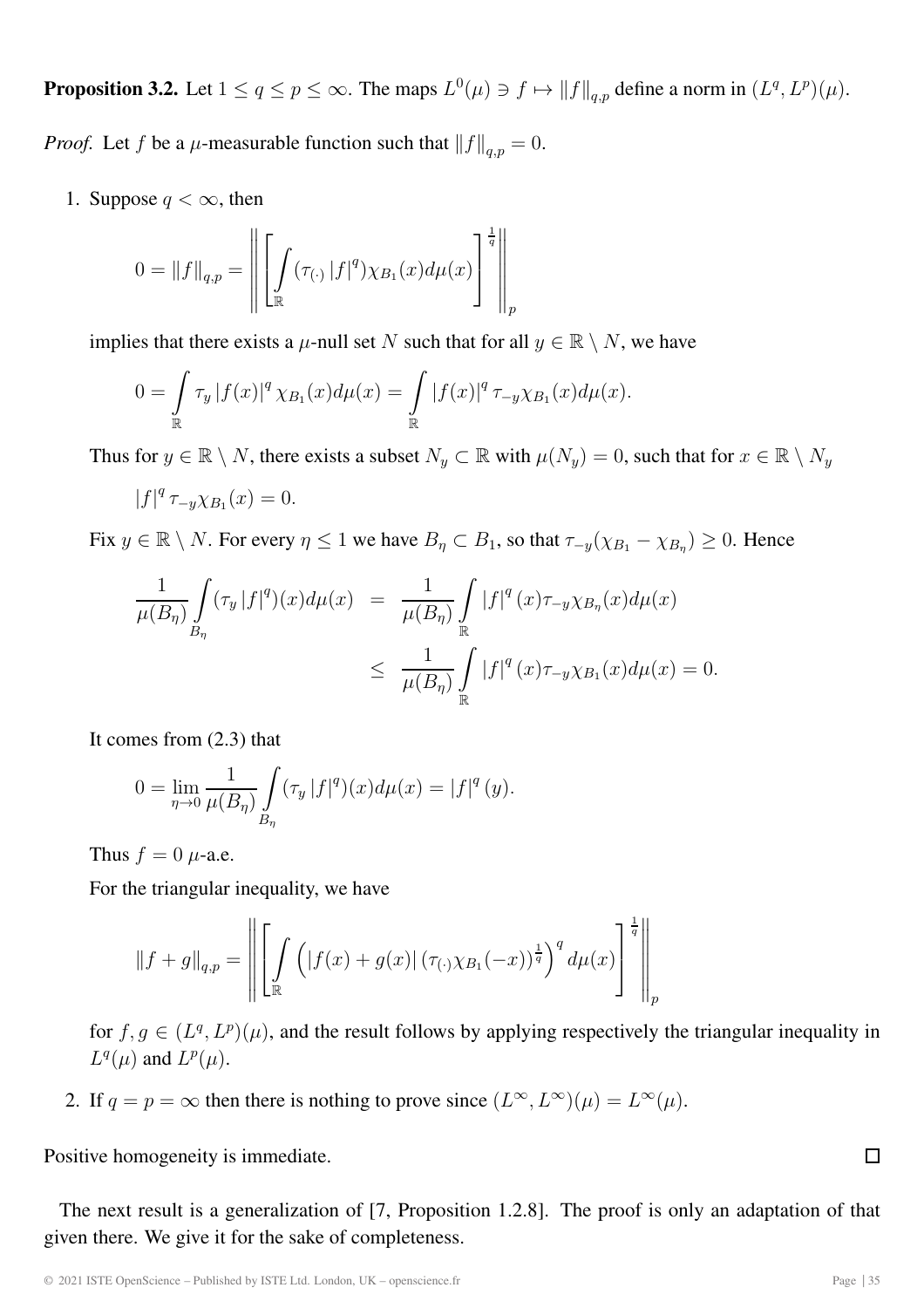**Proposition 3.3.** Let  $1 \leq p, q \leq \infty$ . The space  $((L^q, L^p)(\mu), ||\cdot||_{q,p})$  is a complex Banach space.

*Proof.* Let  $(f_n)_{n\geq 1}$  be a sequence of elements of  $(L^q, L^p)(\mu)$  such that

$$
\sum_{n\geq 1} \|f_n\|_{q,p} < +\infty. \tag{3.1}
$$

 $1^{rst}$  case: we suppose that  $q < \infty$ .

We have

$$
\sum_{n\geq 1} ||f_n||_{q,p} = \sum_{n\geq 1} \left\| \left[ \int_{\mathbb{R}} \left[ |f_n| (x) \chi_{B(y,1)}(x) \tau_{-y}^{\frac{1}{q}} \chi_{B_1}(x) \right]^q d\mu(x) \right]^{\frac{1}{q}} \right\|_p
$$
  
= 
$$
\sum_{n\geq 1} \left\| \left\| f_n \chi_{B(y,1)} \tau_{-y}^{\frac{1}{q}} \chi_{B_1} \right\|_q \right\|_p < \infty.
$$

Since  $L^p(\mu)$  is a Banach space, there exists a measurable subset  $N \subset \mathbb{R}$  with  $\mu(N) = 0$  such that

$$
\sum_{n\geq 1}\left\|f_n\chi_{B(y,1)}\tau_{-y}^{\frac{1}{q}}\chi_{B_1}\right\|_q < +\infty, \quad y \in \mathbb{R}\setminus N.
$$

Hence the series  $\sum$  $\sum_{n\geq 1}$  $f_n \chi_{B(y,1)} \tau_{-y}^{\frac{1}{q}} \chi_{B_1}$  converges in the Banach space  $L^q(\mu)$  for all  $y \in \mathbb{R} \setminus N$ .

Put

$$
E = \{ x \in \mathbb{R} / \chi_{B(y,1)}(x) \tau_{-y} \chi_{B_1}(x) \neq 0 \text{ for some } y \in \mathbb{R} \setminus N \}
$$

and

$$
f(x) = \begin{cases} \sum_{n\geq 1} f_n(x) & \text{if } x \in E, \\ 0 & \text{if } x \notin E. \end{cases}
$$

On one hand we have:

$$
||f||_{q,p} = \left\| \left[ \int_{\mathbb{R}} \left| f(x) \chi_{B(y,1)}(x) \tau_{-y}^{\frac{1}{q}} \chi_{B_1}(x) \right|^q d\mu(x) \right]^{\frac{1}{q}} \right\|_p
$$
  
\n
$$
= \left\| \left[ \int_{\mathbb{R}} \int_{\mathbb{R}} f(x) \chi_{B(y,1)}(x) \tau_{-y} \chi_{B_1}(x) dx \right]^q \right\|_{n \ge 1} \le f_n(x) \tau_{-y}^{\frac{1}{q}} \chi_{B_1}(x) \left\| \left[ \int_{\mathbb{R}} f(x) \chi_{B(y,1)}(x) \right]^q d\mu(x) \right]^{\frac{1}{q}} \right\|_p
$$
  
\n
$$
\le \left\| \left[ \int_{\mathbb{R}} \left| \sum_{n \ge 1} f_n(x) \tau_{-y}^{\frac{1}{q}} \chi_{B_1}(x) \right|^q d\mu(x) \right]^{\frac{1}{q}} \right\|_p \le \sum_{n \ge 1} \left\| \left\| f_n \chi_{B(y,1)} \tau_{-y}^{\frac{1}{q}} \chi_{B_1} \right\|_q \right\|_p < \infty.
$$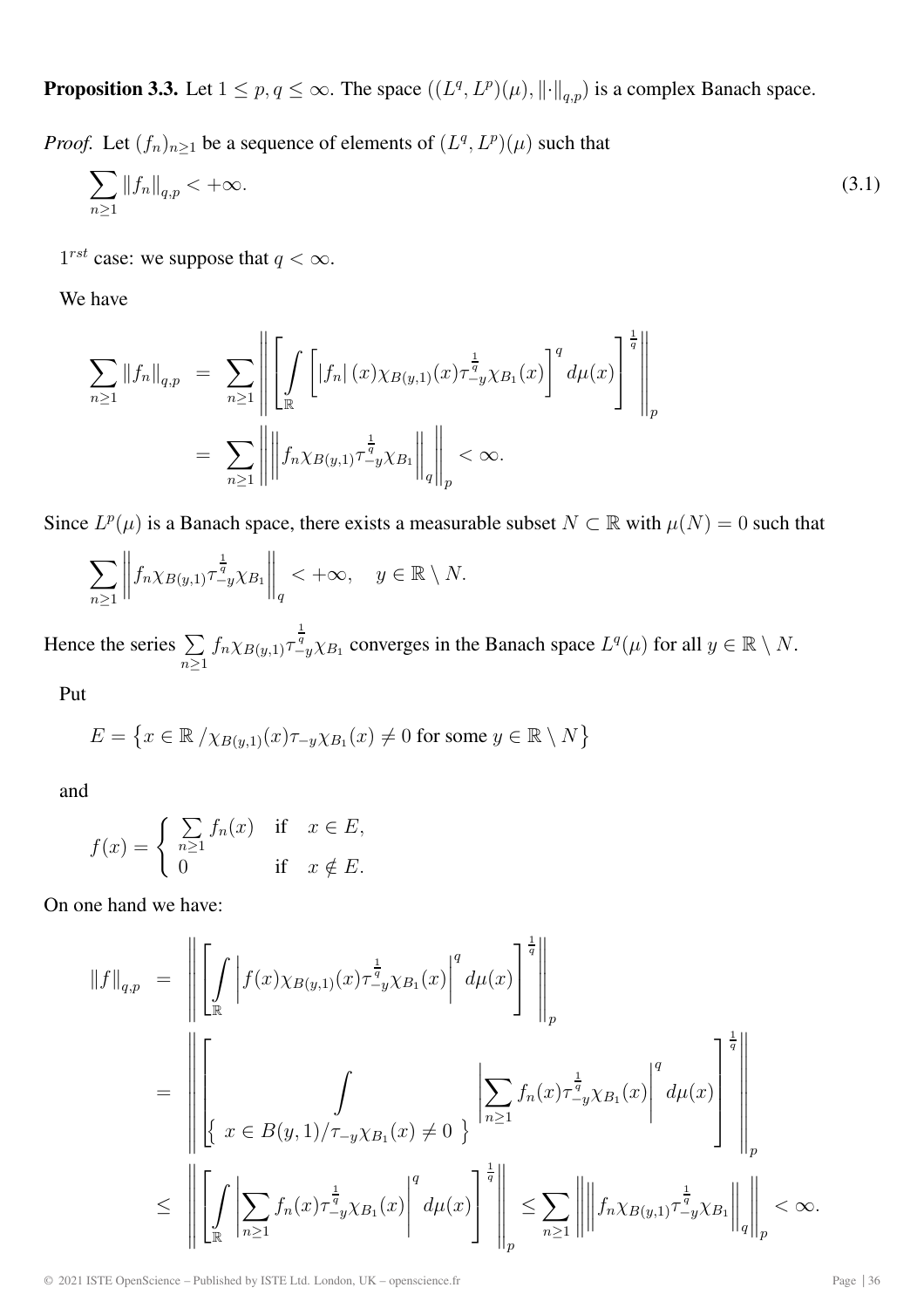On the other hand, we have

$$
||f_{-}\sum_{i=1}^{n} f_{i}||_{q,p} = \left\| \left[ \int_{\{\infty} x \in B(y,1)/\tau_{-y}\chi_{B_{1}}(x) \neq 0\} \left| \sum_{i>n} f_{i}(x)\tau_{-y}^{\frac{1}{q}}\chi_{B_{1}}(x) \right|^{q} d\mu(x) \right]^{\frac{1}{q}} \right\|_{p} \leq \left\| \left[ \int_{\mathbb{R}} \left| \sum_{i>n} f_{i}(x)\tau_{-y}^{\frac{1}{q}}\chi_{B_{1}}(x) \right|^{q} d\mu(x) \right]^{\frac{1}{q}} \right\|_{p} \leq \sum_{i>n} ||f_{i}||_{q,p}.
$$

It comes from Estimate (3.1), that  $\lim_{n\to\infty} \sum_{i>n}$  $\sum_{i>n} ||f_i||_{q,p} = 0.$ 

 $2^{nd}$  case: we suppose  $q = \infty$ .

Since  $\sum$  $\sum_{n\geq 1} ||f_n||_{+\infty,p} = \sum_{n\geq 1}$  $\| \| f \chi_{B(y,1)} \|_{+\infty}$  $\Big\|_p < +\infty$ , there exists a  $\mu$ -measurable subset N of R such that

$$
\begin{cases} \mu(N) = 0, \\ \sum_{n \ge 1} ||f_n \chi_{B(y,1)}||_{+\infty} < \infty, \quad y \in \mathbb{R} \setminus N. \end{cases}
$$

Hence for all  $y \in \mathbb{R} \setminus N$ , the series  $\sum$  $n\geq 1$  $f_n \chi_{B(y,1)}$  converges a.e on R. Since for all  $y_1, y_2 \in \mathbb{R} \setminus N$  such that  $B(y_1, 1) \cap B(y_2, 1) \neq \emptyset$ , we have

$$
\sum_{n\geq 1} f_n(x) \chi_{B(y_1,1)}(x) = \sum_{n\geq 1} f_n(x) \chi_{B(y_2,1)}(x),
$$

for  $\mu$ -almost every  $x \in B(y_1, 1) \cap B(y_2, 1)$ , we put  $f(x) = \sum_{n \ge 1} f_n(x)$ . The function f is well defined almost everywhere on  $\mathbb R$  and

$$
||f||_{+\infty,p} = ||||f\chi_{B(y,1)}||_{+\infty}||_p = ||\left||\sum_{n\geq 1} f_n \chi_{B(y,1)}\right||_{+\infty} ||_p \sum_{n\geq 1} ||f_n||_{+\infty,p} < \infty.
$$

We also have

$$
||f\chi_{B(y,1)} - \sum_{i=1}^n f_i \chi_{B(y,1)}||_{+\infty} = ||\sum_{i>n} f_i \chi_{B(y,1)}||_{+\infty} \le \sum_{i>n} ||f_i \chi_{B(y,1)}||_{+\infty}
$$

for  $\mu$ -almost every  $y \in \mathbb{R}$  and for all positive integers n. Thus

$$
\left\| f_{-} \sum_{i=1}^{n} f_{i} \right\|_{+\infty,p} \leq \sum_{i>n} \|f_{i}\|_{+\infty,p},
$$

which tends to zero as  $n$  goes to infinity.

© 2021 ISTE OpenScience – Published by ISTE Ltd. London, UK – openscience.fr Page | 37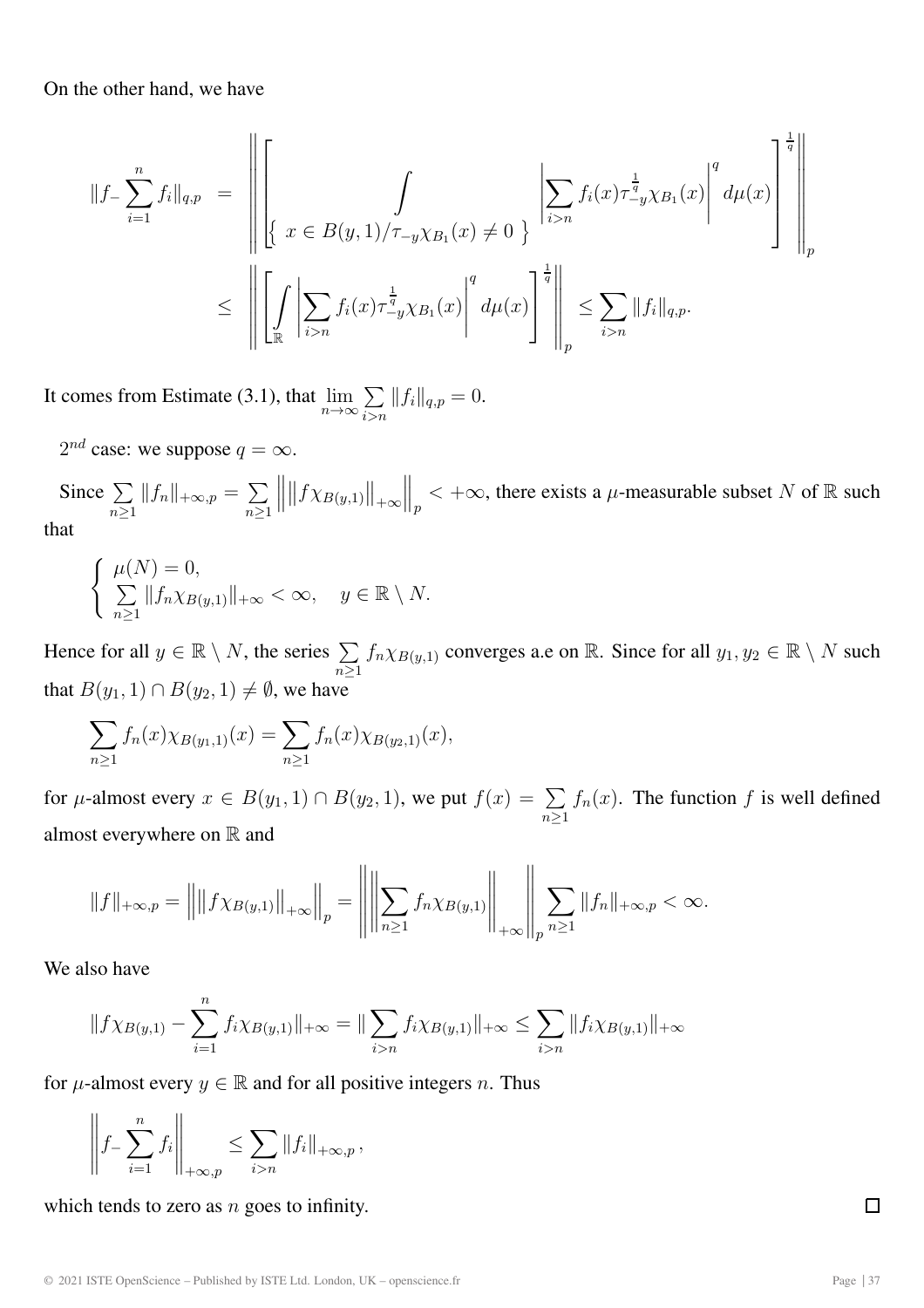It comes from the definition of the Dunkl convolution that for  $1 \le q < \infty$ , we have

$$
\int_{B_1} (\tau_y |f|^q)(x) d\mu(x) = \left( \int_{\mathbb{R}} (\tau_y |f|^q)(x) \chi_{B_1}(-x) d\mu(x) \right) = |f|^q *_{\kappa} \chi_1(y).
$$

This observation couple with Young inequality in Dunkl Lebesgue spaces, allow us to prove the following result.

**Proposition 3.4.** Let  $1 \le q \le s \le p \le \infty$ . We have

$$
||f||_{q,p} \le 4^{\frac{1}{q}} ||f||_{s} \,\mu(B_1)^{\frac{1}{p}-\frac{1}{s}+\frac{1}{q}}.
$$
\n(3.2)

*Proof.* Let  $1 \le q \le s \le p < \infty$ . We have

$$
\frac{ps}{qs - pq + ps} \ge 1
$$
 and 
$$
\frac{1}{\frac{s}{q}} + \frac{1}{\frac{ps}{qs - pq + p\alpha}} = \frac{1}{\frac{p}{q}} + 1
$$

so that

$$
||f||_{q,p}^{q} = |||f|^{q} *_{\kappa} \chi_{B_1}||_{\frac{p}{q}} \le 4 ||f||_{s}^{q} \mu(B_1)^{\frac{qs-qp+ps}{ps}}.
$$
\n(3.3)

according to Proposition 2.4.

The above result allows us to say that  $L^s(\mu) \subset (L^q, L^p)(\mu)$  provided  $1 \le q \le s \le p < \infty$ .

We also have, as in the classical case, that the family of spaces  $(L^q, L^p)(\mu)$  is decreasing with respect to the  $q$  power. More precisely we have the following result.

**Proposition 3.5.** Let  $1 \le q_1 \le q_2 \le p \le \infty$ . For any locally integrable function f, we have that

$$
\|f\|_{q_1,p} \le \mu(B_1)^{\frac{1}{q_1} - \frac{1}{q_2}} \|f\|_{q_2,p} \tag{3.4}
$$

*Proof.* Let  $f \in L^0(\mu)$ .

We suppose that  $q_1 < q_2 < +\infty$ . Hölder inequality, and [2, Theorem 6.3.3] allow us to write that

$$
\left[\int_{\mathbb{R}} \tau_{y} |f|^{q_{1}}(x) \chi_{B_{1}}(x) d\mu(x)\right]^{\frac{1}{q_{1}}} \leq \left[\int_{\mathbb{R}} (|f|^{q_{2}}(x)\tau_{-y}\chi_{B_{1}}(x) d\mu(x))\right]^{\frac{1}{q_{2}}} \left[\int_{\mathbb{R}} \tau_{-y}\chi_{B_{1}}(x) d\mu\right]^{\frac{1}{q_{1}} - \frac{1}{q_{2}}} \leq \left[\int_{\mathbb{R}} |f|^{q_{2}}(x)\tau_{-y}\chi_{B_{1}}(x) d\mu(x)\right]^{\frac{1}{q_{2}}} (\mu(B_{1}))^{\frac{1}{q_{1}} - \frac{1}{q_{2}}} \n= (\mu(B_{1}))^{\frac{1}{q_{1}} - \frac{1}{q_{2}}} \left[\int_{\mathbb{R}} \tau_{y} |f|^{q_{2}}(x)\chi_{B_{1}}(x) d\mu(x)\right]^{\frac{1}{q_{2}}},
$$

so that taking the  $L^p(\mu)$ -norm of both sides leads to the desire result.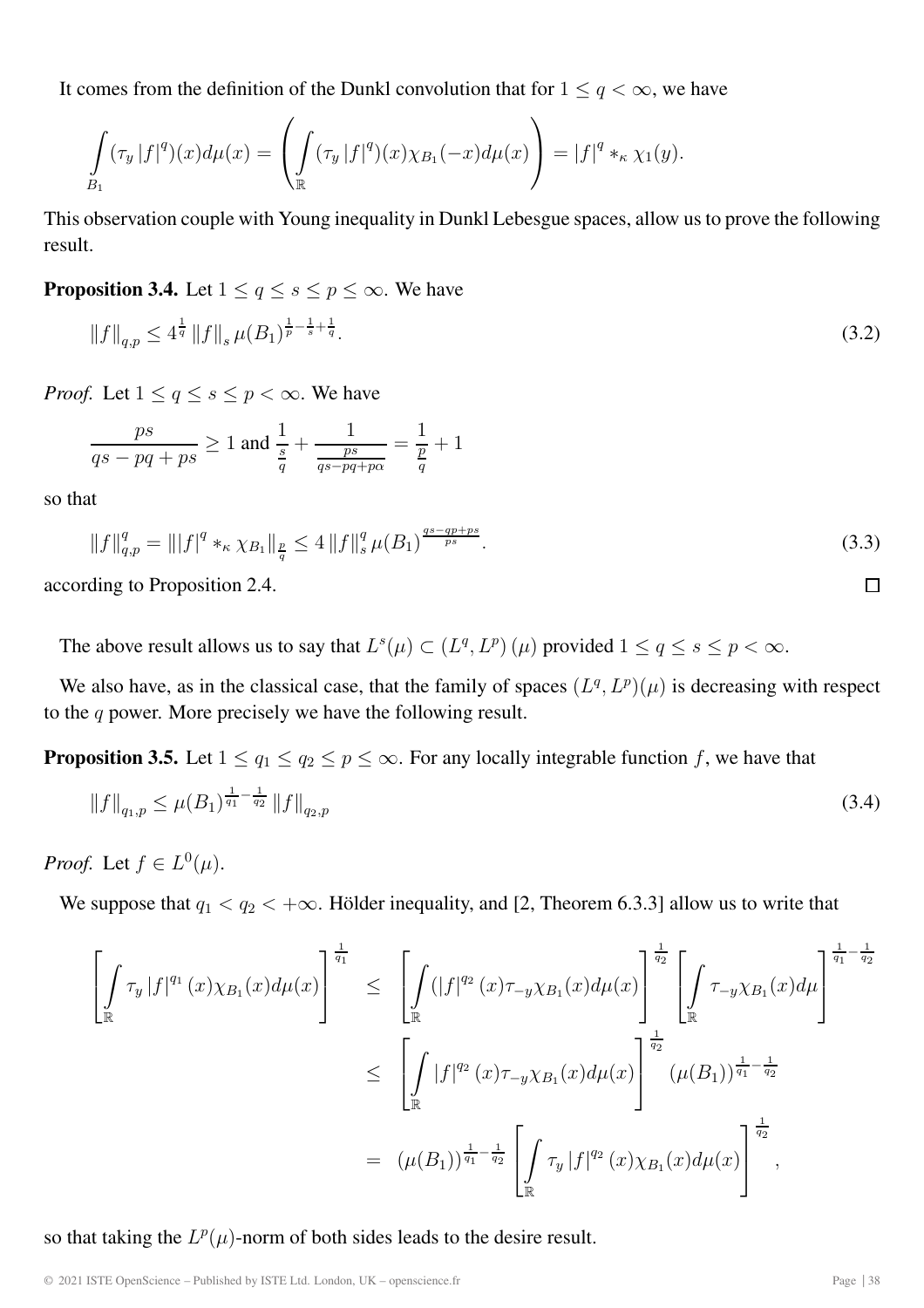Suppose  $q_1 < q_2 = +\infty$ . We assume that  $||f||_{\infty, p} < \infty$  since otherwise there is nothing to prove. We have

$$
\left[\int_{\mathbb{R}} \tau_{y} |f|^{q_{1}}(x) \chi_{B_{1}}(x) d\mu(x)\right]^{\frac{1}{q_{1}}} = \left[\int_{B(y,1)} |f|^{q_{1}}(x) \tau_{-y} \chi_{B_{1}}(x) d\mu(x)\right]^{\frac{1}{q_{1}}} \leq ||f \chi_{B(y,1)}||_{\infty} \left[\int_{\mathbb{R}} \tau_{-y} \chi_{B_{1}}(x) d\mu(x)\right]^{\frac{1}{q_{1}}} = (\mu(B_{1}))^{\frac{1}{q_{1}}} ||f \chi_{B(y,1)}||_{\infty}.
$$

We also conclude in this case by taking the  $L^p(\mu)$ -norm of both sides.

### $\Box$

#### **4 Fofana spaces associated to Dunkl-amalgam**

Let  $1 \le q \le \alpha \le p \le \infty$ . The space  $(L^q, L^p)^\alpha(\mu)$  is defined by

$$
(L^{q}, L^{p})^{\alpha}(\mu) = \left\{ f \in L^{0}(\mu) : ||f||_{q, p, \alpha} < \infty \right\},\
$$

where

$$
||f||_{q,p,\alpha} = \sup_{r>0} (\mu(B_r))^{\frac{1}{\alpha}-\frac{1}{q}-\frac{1}{p}} \, _r ||f||_{q,p},
$$

and for  $r > 0$ 

$$
||f||_{q,p} = \begin{cases} || [ \int_{\mathbb{R}} (\tau_y |f|^q) \chi_{B_r}(x) d\mu(x) ]^{\frac{1}{q}} ||_p & \text{if } q < \infty \\ || || f \chi_{B(y,r)} ||_\infty ||_p & \text{if } q = \infty. \end{cases}
$$

It is easy to see that for  $q \le \alpha \le p$  the space  $(L^q, L^p)^\alpha(\mu)$  is a complex vector subspace of  $(L^q, L^p)(\mu)$ .<br>Notice that  $(L^q, L^\infty)^\alpha(\mu)$  is the Dunkl tupe Merroy gross as defined in [12] Notice that  $(L^q, L^{\infty})^{\alpha}(\mu)$  is the Dunkl-type Morrey space as defined in [13].

From the definition of  $(L^q, L^p)^{\alpha} (\mu)$  spaces and the proof of Proposition 3.2, we deduce that the map  $L^0(\mu) \ni f \mapsto ||f||_{q,p,\alpha}$  define a norm in  $(L^q, L^p)^\alpha(\mu)$ .

These spaces have been introduced in the classical case; i.e., taking in the above definition the measure of Lebesgue instead of  $\mu$ , and the classical translation instead of that of Dunkl, by I. Fofana in [10] where he proved that the space is non trivial if and only if  $q \leq \alpha \leq p$  (this is why we are refering to these spaces as Fofana's spaces). Thus we will always assume that this condition is fulfilled. Some important properties of Fofana's spaces in the classical case are resumed in the following (see [8]).

**Proposition 4.1.** Let  $1 \leq q \leq \alpha \leq p \leq \infty$ .

1. 
$$
((L^q, L^p)^\alpha(dx), ||\cdot||_{(L^q, L^p)^\alpha(dx)})
$$
 is a complex Banach space.

2. There exists  $C > 0$  such that

$$
||f||_{(L^q, L^p)(dx)} \leq ||f||_{(L^q, L^p)^{\alpha}(dx)} \leq C ||f||_{L^{\alpha}(dx)}.
$$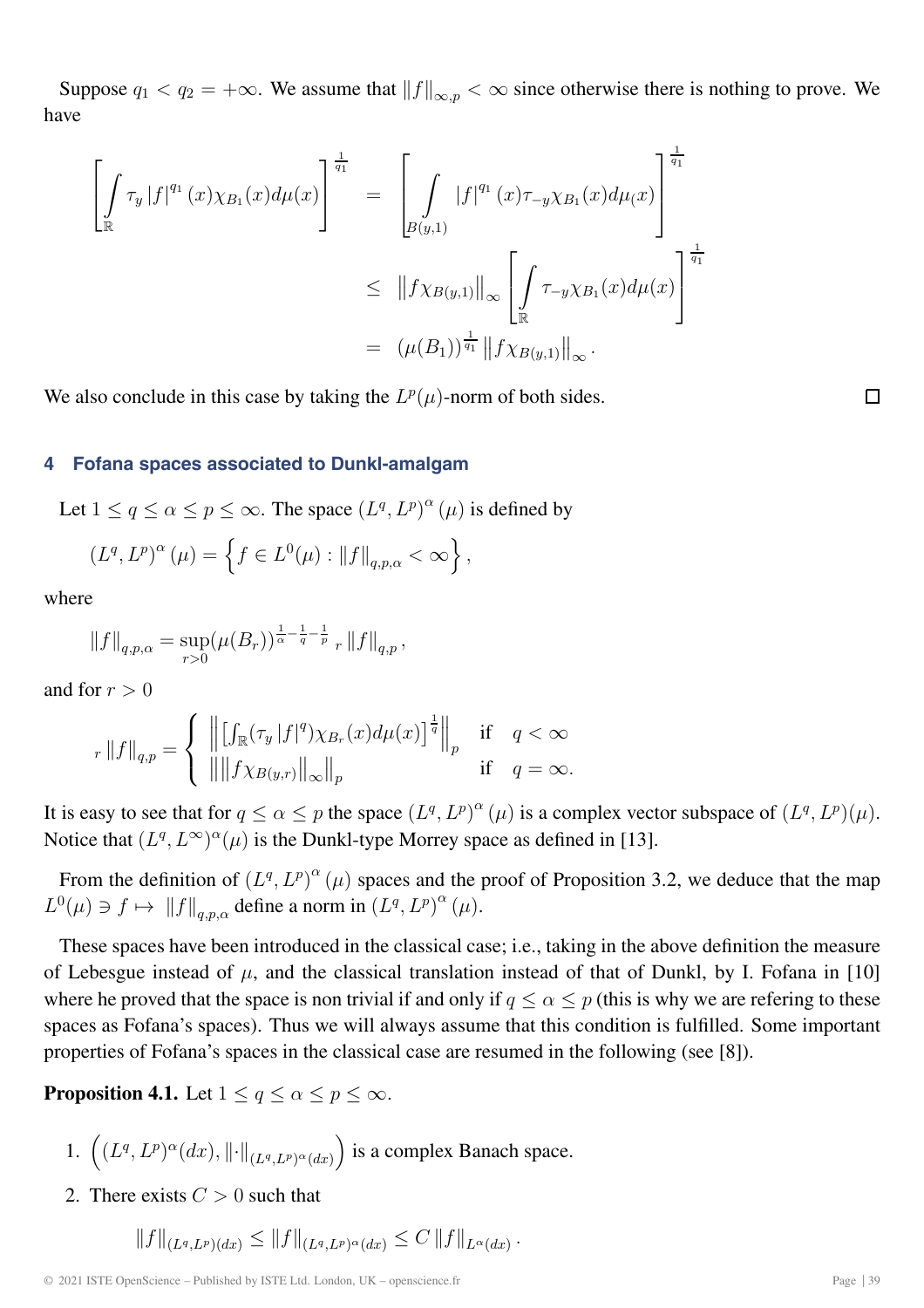3. If  $q \leq q_1 \leq \alpha \leq p_1 \leq p$  then

 $||f||_{(L^q L^p)^{\alpha}(dx)} \leq ||f||_{(L^q L^p L^p)^{\alpha}(dx)}.$ 

4. If  $\alpha \in \{q, p\}$  then  $(L^q, L^p)^\alpha(dx) = L^\alpha(dx)$  with equivalent norms.

In the case of harmonic analysis associated to Dunkl operators, it follows from Proposition 3.4 that for  $1 \le q \le \alpha \le p \le \infty$ ,

$$
\|f\|_{q,p,\alpha} \le 4^{\frac{1}{q}} \|f\|_{\alpha},\tag{4.1}
$$

since Relation (3.3) is valid for all balls  $B_r$  and  $\mu(B_r) > 0$  for all  $r > 0$ . This proves that  $L^{\alpha}(\mu)$  is continuously embedded in  $(L^q, L^p)^\alpha(\mu)$ . We also deduce from Proposition 3.5 that for  $1 \le q_1 \le q_2 \le$  $\alpha \leq p \leq \infty$ , we have

 $||f||_{q_1, p_0} \leq ||f||_{q_2, p_0}.$ 

### **5 Norm inequalities for Hardy-Littlewood type operator**

Let  $f \in L^{0}(\mu)$ . The Dunkl-type Hardy-Littlewood maximal function Mf is defined by

$$
Mf(x) = \sup_{r>0} (\mu(B(0,r))^{-1} \int\limits_{B(0,r)} \tau_x |f| (y) d\mu(y) \ x \in \mathbb{R}.
$$

It is proved in [21] that M is bounded on  $L^p(\mu)$  for  $1 < p \le \infty$  and it is of weak type  $(1, 1)$ .

We have the following norms inequalities for the Dunkl-type Hardy-Littlewood maximal function, in the setting of Dunkl-Fofana spaces.

**Theorem 5.1.** Let  $1 < q \le \alpha \le p \le \infty$ . There exists a constant  $C > 0$  such that

$$
||Mf||_{q,p,\alpha} \leq C ||f||_{q,p,\alpha}, \ \ f \in L_{loc}^q(\mu).
$$

Let  $1 \le q \le \alpha \le \infty$ . For a locally  $\mu$ -measurable function f, we put

$$
||f||_{(L^{1,+\infty},L^p)^{\alpha}(\mu)} = \sup_{r>0} (\mu(B(0,r)))^{\frac{1}{\alpha}-1-\frac{1}{p}} || ||f\tau_{-y}\chi_{B_r}||_{L^{1,+\infty}(\mu)}||_p,
$$

where  $L^{1,+\infty}(\mu)$  denotes the weighted weak-Lebesgue space, consists of  $f \in L^0(\mu)$  satisfying the condition

$$
||f||_{L^{1,+\infty}(\mu)} = \sup_{\lambda>0} \lambda \mu(\left\{x \in \mathbb{R} : |f(x)| > \lambda\right\}) < \infty.
$$

Whe have the following weak-type inequality, when  $q = 1$ .

**Theorem 5.2.** Let  $1 \le \alpha \le p \le \infty$ . There exists  $C > 0$  such that

 $||Mf||_{(L^{1,+\infty},L^p)^{\alpha}(\mu)} \leq C ||f||_{1,p,\alpha}, \ \ f \in L^1_{loc}(\mu).$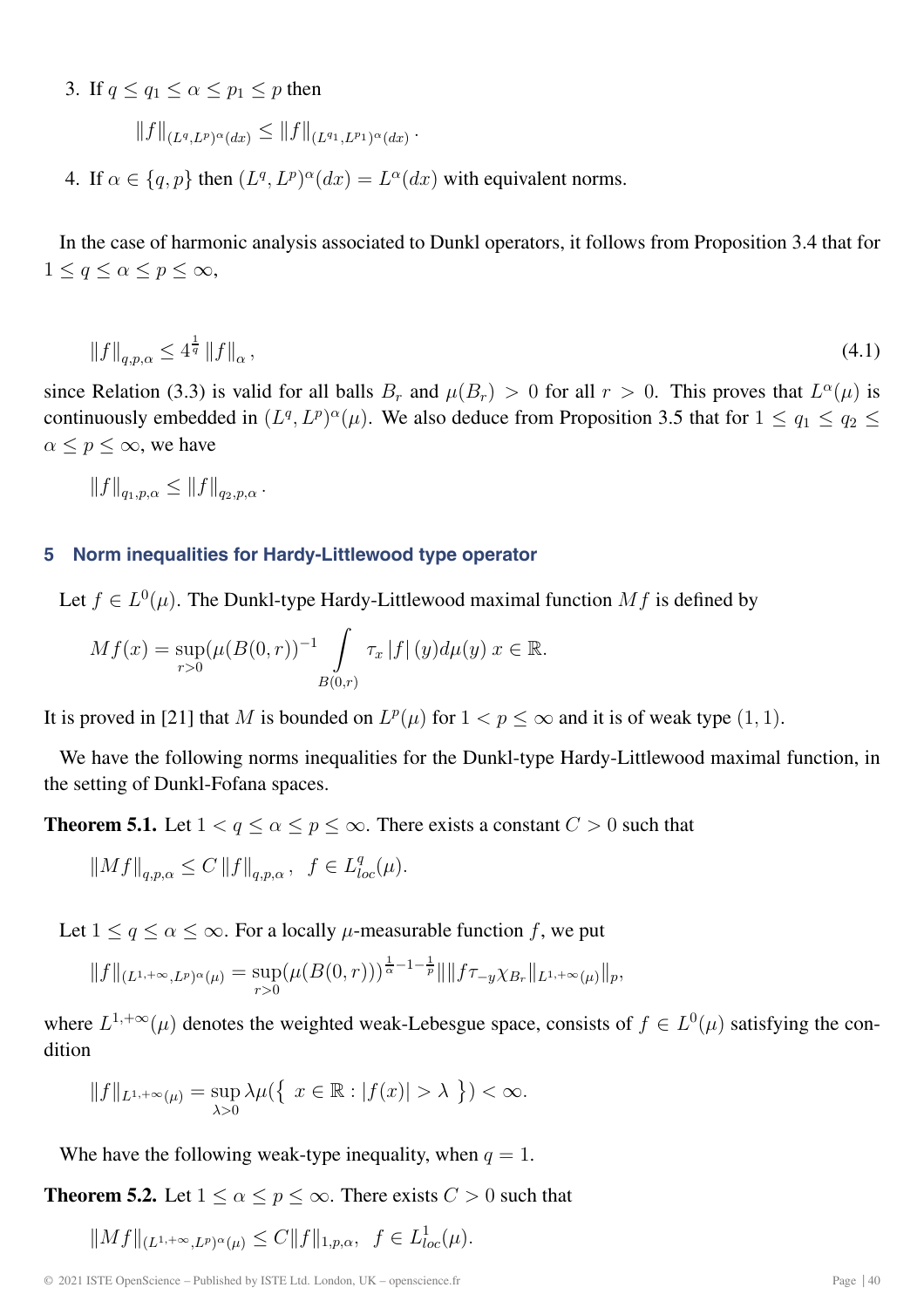Notice that  $(\mathbb{R}, |\cdot|, \mu)$  is a space of homogeneous type in the sense of Coifman and Stein.

Let X be a set. A map  $d: X \times X \to [0, \infty)$  is called a quasi-distance on X if the following conditions are satisfied:

- 1. for every x and y in X,  $d(x, y) = 0$  if and only if  $x = y$ ,
- 2. for every x and y in X,  $d(x, y) = d(y, x)$ ,
- 3. there exists a constant c such that  $d(x, y) \le c(d(x, z) + d(z, y))$  for every x, y and z in X.

Let  $x \in X$  and  $r > 0$ . The ball of center x and radius r is the subset  $I(x, r) = \{y : d(x, y) < r\}$  of X. Fix  $x \in X$ . The family  $\{I(x,r)\}_{r>0}$  form a basis of neighborhoods of  $x \in X$  for the topology induced by  $d$ .

Let X be a set endowed with a quasi-distance d and a non-negative measure  $\mu$  defined on a  $\sigma$ -algebra of subsets of X which contains the d-open subsets and the balls  $I(x, r)$ . Assume that there exists a finite constant  $C$ , such that

$$
0 < \mu(I(x, 2r)) \le C\mu(I(x, r)) < \infty \ x \in X \text{ and } r > 0,
$$
\n(5.1)

holds for every  $x \in X$  and  $r > 0$ . A set X with a quasi-distance d and a measure  $\mu$  satisfying the above conditions, will be called a space of homogeneous type and denoted by  $(X, d, \mu)$ . If  $C_{\mu}^{\prime}$  is the smallest constant C for which (5.1) holds, then  $D_{\mu} = \log_2 C'_{\mu}$  is called the doubling order of  $\mu$ . It is known (see [19]) that for all balls  $I_2 \subset I_1$ 

$$
\frac{\mu\left(I_{1}\right)}{\mu\left(I_{2}\right)} \leq C_{\mu} \left(\frac{r\left(I_{1}\right)}{r\left(I_{2}\right)}\right)^{D_{\mu}},\tag{5.2}
$$

where  $r(I)$  denotes the radius of the ball  $I$ ,  $C_{\mu} = C'_{\mu}(2c)^{D_{\mu}}$  and  $c \ge 1$  the constant in (3).

In the sequel we assume that  $X = (X, d, \mu)$  is a fixed space of homogeneous type and:

- $(X, d)$  is separable,
- $\mu(X) = \infty$ ,
- $I(x, R) \setminus I(x, r) \neq \emptyset$ ,  $0 < r < R < \infty$  and  $x \in X$ .

As proved in [24], the last assumption implies that there exist two constants  $\tilde{C}_{\mu} > 0$  and  $\delta_{\mu} > 0$  such that for all balls  $I_2 \subset I_1$  of X

$$
\frac{\mu(I_1)}{\mu(I_2)} \ge \tilde{C}_{\mu} \left(\frac{r(I_1)}{r(I_2)}\right)^{\delta_{\mu}}.\tag{5.3}
$$

For  $y \in \mathbb{R}$  and  $r > 0$ , we have the following relation between  $\mu(B(y, r))$  and  $\mu(I(y, r))$ , when  $\mu$  is the weighted Lebesgue measure defined in Relation (2.1).

**Lemma 5.3.** Let  $x \in \mathbb{R}$ . For all  $r > 0$  we have

$$
\mu(B(x,r)) \le 2\mu(I(x,r)).
$$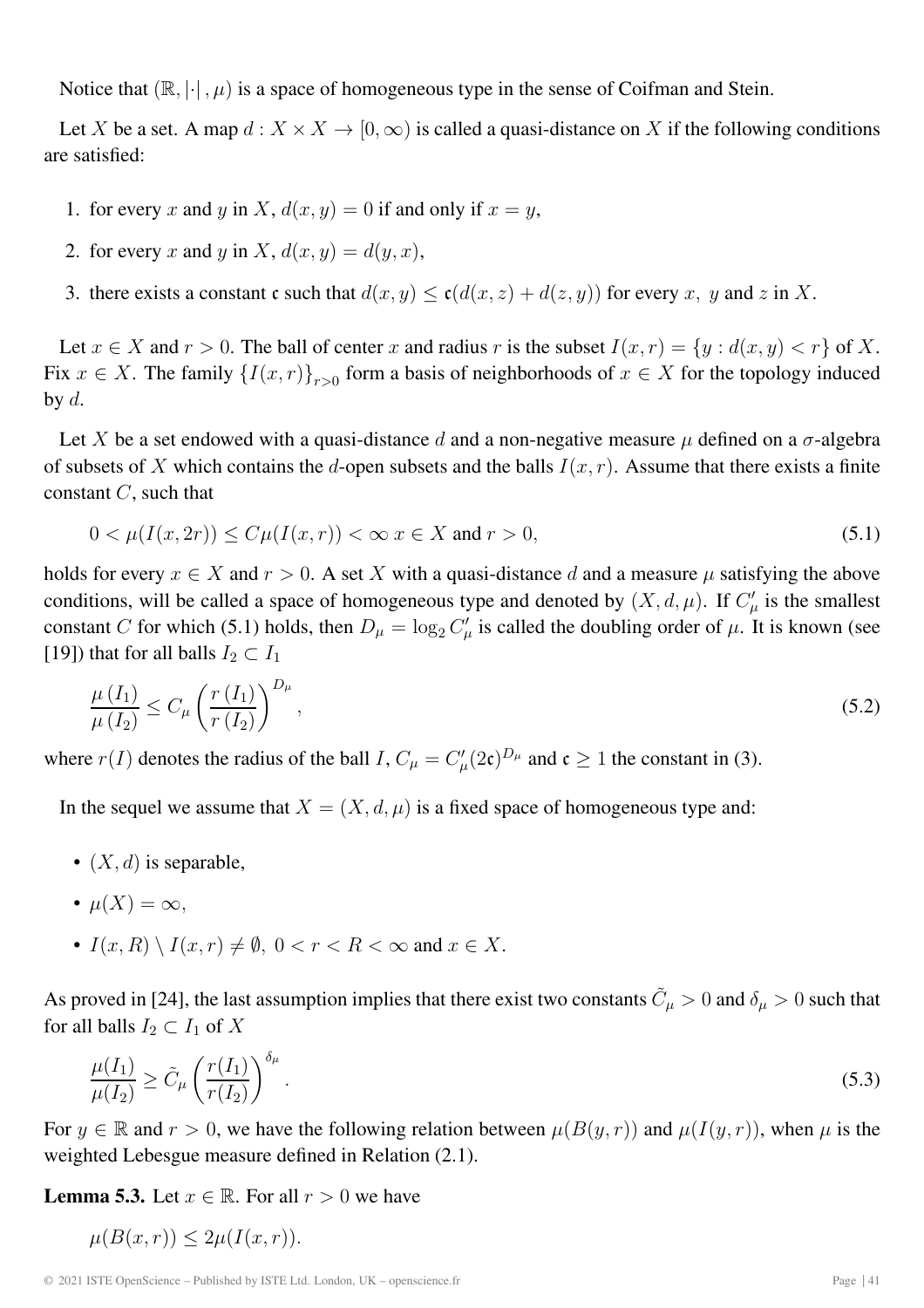*Proof.* Let  $x \in \mathbb{R}$  and  $r > 0$ . We have

$$
B(x,r) = \begin{cases} | - |x| - r, 0[ \cup ]0, |x| + r[ & \text{if } |x| \le r \\ | - |x| - r, -|x| + r[ \cup ]|x| - r, |x| + r[ & \text{if } |x| > r \end{cases}
$$

1. If  $x \geq r$  then

$$
\mu(B(x,r)) = c_{\kappa}(\kappa+1)^{-1}[(x+r)^{2\kappa+2} - (x-r)^{2\kappa+2}]
$$

so that  $\mu(B(x,r)) = 2\mu(I(x,r)).$ 

- 2. We suppose now that  $x \leq r$ .
	- (a) For  $0 < x < r$ , we have

$$
\mu(B(x,r)) = c_{\kappa}(\kappa + 1)^{-1}(x+r)^{2\kappa+2}.
$$

and

$$
\mu(I(x,r)) = \frac{c_{\kappa}}{2\kappa + 2} [(r - x)^{2\kappa + 2} + (x + r)^{2\kappa + 2}],
$$

which leads to  $\mu(B(x, r)) < 2\mu(I(x, r)).$ 

(b) Suppose  $-r < x < 0$ . We have  $\mu(B(x, r)) = \mu(B(-x, r))$  and

$$
\mu(I(x,r)) = \frac{c_{\kappa}}{2\kappa + 2} [(r - x)^{2\kappa + 2} + (x + r)^{2\kappa + 2}] = \mu(I(-x,r)),
$$
  
so that  $\mu(B(-x,r)) < 2\mu(I(-x,r)).$ 

(c) Suppose  $x < -r$ . We have

$$
\mu(B(x,r)) = c_{\kappa}(\kappa + 1)^{-1}[(|x| + r)^{2\kappa + 2} - (|x| - r)^{2\kappa + 2}] = \mu(B(-x,r))
$$

and

$$
\mu(I(x,r)) = \frac{c_{\kappa}}{2\kappa + 2} [(r - x)^{2\kappa + 2} + (x + r)^{2\kappa + 2}].
$$
  
Thus  $2\mu(I(x,r)) > 2\mu(I(-x,r)) = \mu(B(-x,r)) = \mu(B(x,r)).$ 

This completes the proof.

It comes from the above lemma that there exists  $C > 0$  such that for all  $x \in \mathbb{R}$  and  $r > 0$ , we have

$$
\mu(I(x,2r)) \le C\mu(I(x,r)),\tag{5.4}
$$

thanks to [4].

In [9], the space  $(L^q, L^p)^\alpha(X, d, \mu)$  is defined for  $1 \le q \le \alpha \le p \le \infty$  as the set of  $\mu$ -measurable functions f satisfying  $||f||_{(L^q,L^p)^{\alpha}(X,d,\mu)} < \infty$ , where  $||f||_{(L^q,L^p)^{\alpha}(X,d,\mu)} = \sup_{r>0} |f||_{(L^q,L^p)^{\alpha}(X,d,\mu)}$ with

$$
r \|f\|_{(L^{q}, L^{p})^{\alpha}(X)} = \begin{cases} \left[ \int_{X} \left( \mu(I(y, r))^{\frac{1}{\alpha} - \frac{1}{q} - \frac{1}{p}} \left\| f \chi_{I(y, r)} \right\|_{L^{q}(X, d, \mu)} \right)^{p} d\mu(y) \right]^{\frac{1}{p}} & \text{if } p < \infty \\ \sup_{y \in X} \mu(I(y, r))^{\frac{1}{\alpha} - \frac{1}{q}} \left\| f \chi_{I(y, r)} \right\|_{L^{q}(X, d, \mu)} & \text{if } p = \infty \end{cases}
$$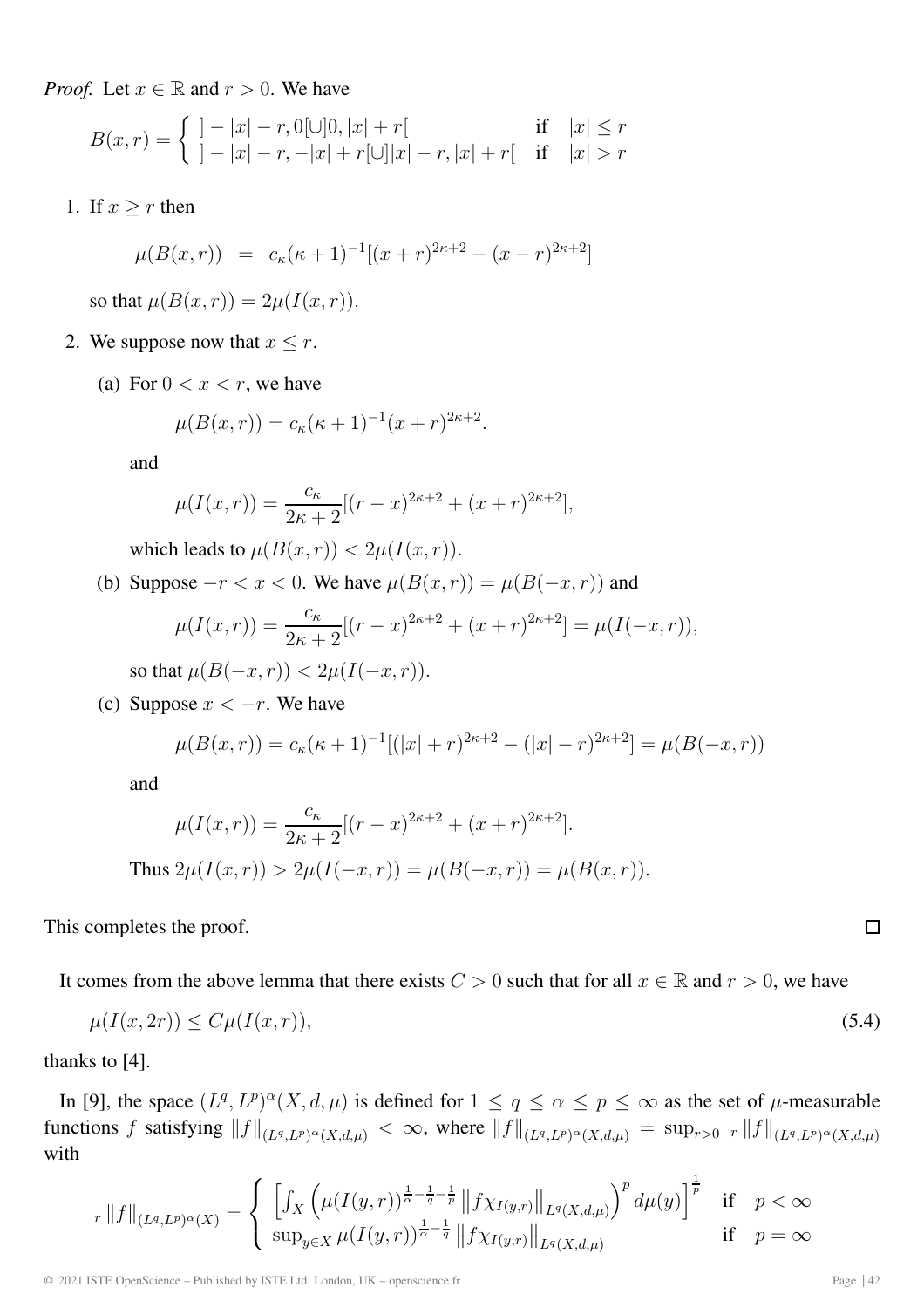It is proved in [9, Theorem 2.9] that if  $\alpha \in \{q, p\}$  then

 $\|\cdot\|_{\alpha} \leq \|\cdot\|_{(L^{q},L^{p})^{\alpha}(\mathbb{R},|\cdot|,\mu)}.$  (5.5)

where  $\mu$  is de measure defined by (2.1). For the same  $\mu$ , we have the following result:

**Lemma 5.4.** Let  $x \in \mathbb{R}$ . For all  $r > 0$ 

$$
\mu(I(0,r)) \leq 2\mu(I(x,r)).
$$

*Proof.* Let's fix  $x \in \mathbb{R}$  and  $r > 0$ .

1. We suppose that  $x < r$ . We have

$$
2\mu(I(x,r)) = c_{\kappa}(\kappa + 1)^{-1}[(x+r)^{2\kappa+2} + (x-r)^{2\kappa+2}]
$$

as we can see in the proof of Lemma 5.3. Thus,  $\mu(I(0,r)) \leq 2\mu(I(x,r))$ .

2. We suppose now  $x \ge r$ . According to the proof of Lemma 5.3 once more, we have

$$
2\mu(I(x,r)) = c_{\kappa}(\kappa + 1)^{-1}[(x+r)^{2\kappa+2} - (x-r)^{2\kappa+2}]
$$

Put  $A = (x + r)^{2\kappa+2} - (x - r)^{2\kappa+2} - r^{2\kappa+2} = r^{2\kappa+2} [(\frac{x}{r} + 1)^{2\kappa+2} - (1 - \frac{x}{r})^{2\kappa+2} - 1] = \phi(\frac{x}{r})$  with  $\phi(t) = r^{2\kappa+2}[(t+1)^{2\kappa+2} - (1-t)^{2\kappa+2} - 1]$ . The function  $\phi$  is increasing for  $t \ge 1$  and  $\frac{x}{r} \ge 1$ .<br>Thus  $A > \phi(1) = 2^{2\kappa+2} - 1 > 0$ Thus  $A > \phi(1) = 2^{2\kappa+2} - 1 > 0$ .  $\Box$ Hence  $2\mu(I(x,r)) > \mu(I(0,r)).$ 

It comes from the above lemma and a result in [16] that for  $1 \le q \le p \le \infty$  and  $\mu$  as in (2.1), the spaces  $(L^q, L^p)^\alpha(\mu) \subset (L^q, L^p)^\alpha(\mathbb{R}, |\cdot|, \mu)$ . More precisely, we have  $\|\cdot\|_{(L^q, L^p)^\alpha(\mathbb{R}, |\cdot|, \mu)} \leq \|\cdot\|_{q, p, \alpha}$ . However, we still have the following analogue of the Inequality (5.5) in  $(L^q, L^p)^\alpha(\mu)$  spaces.

**Proposition 5.5.** Let  $1 \le q \le \alpha \le p \le \infty$ . If  $\alpha \in \{q, p\}$  then  $(L^q, L^p)^\alpha (\mu) = L^\alpha(\mu)$ .

*Proof.* Let  $1 \le q \le \alpha \le p \le \infty$ . It comes from Inequality (4.1) that  $L^{\alpha}(\mu) \subset (L^{q}, L^{p})^{\alpha}(\mu)$ . So, all we have to prove is the reverse inclusion have to prove is the reverse inclusion.

Let  $f \in (L^q, L^p)^\alpha$  ( $\mu$ ). We have

$$
||f||_{(L^q,L^p)^{\alpha}(\mathbb{R},|\cdot|,\mu)} \leq ||f||_{q,p,\alpha} < \infty.
$$

Therefore  $f \in (L^q, L^p)^\alpha(\mathbb{R}, |\cdot|, \mu)$  and the result follows from Inequality (5.5).  $\Box$ 

For a  $\mu$ -measurable function f in the space of homogeneous type  $(X, d, \mu)$ , we define the Hardy-Littlewood maximal function  $M_{\mu}f$  by

$$
M_{\mu}f(x) = \sup_{r>0} \mu(I(x,r))^{-1} \int\limits_{I(x,r)} |f(y)| d\mu(y).
$$

The following result is an extension of the analogue on Euclidean space given in [8]. Its proof is just an adaptation of the one given there.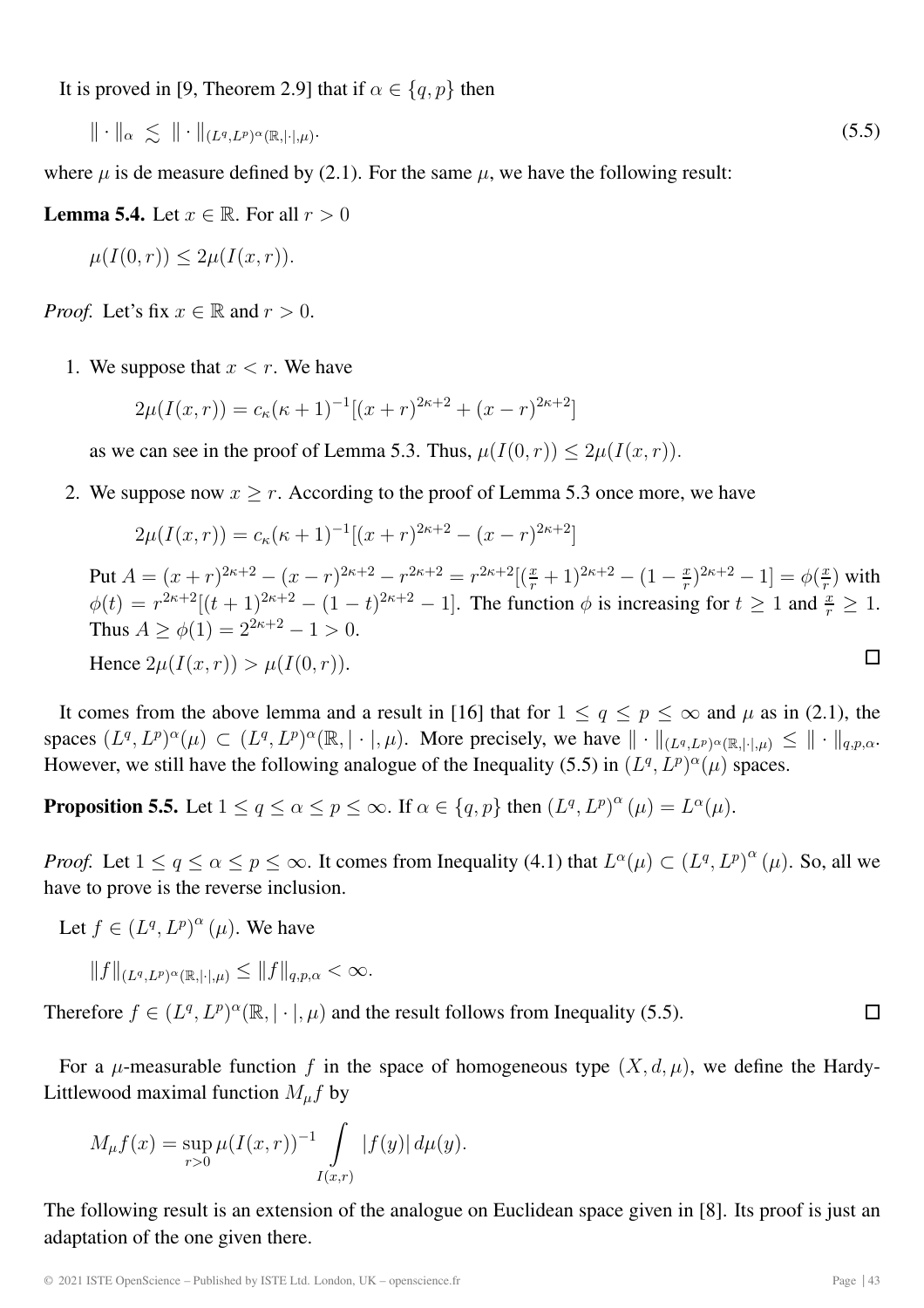**Proposition 5.6.** Let  $1 < q \le \alpha \le p \le \infty$ . There exists  $C > 0$  such that

 $||M_{\mu}f||_{(L^{q},L^{p})^{\alpha}(X,d,\mu)} \leq C ||f||_{(L^{q},L^{p})^{\alpha}(X,d,\mu)}$ for all  $f \in (L^q, L^p)^\alpha(X, d, \mu)$ .

For the proof, we will use the following well known lemma. The proof is given just for completeness. **Lemma 5.7.** There exists a constant  $C > 0$  such that for all  $r > 0$ ,

$$
M_{\mu}\chi_{I(y,r)}(x) \leq C \frac{\mu(I(y,r))}{\mu(I(y,d(x,y))}, x \neq y \in X.
$$

*Proof.* Let  $r > 0$ ,  $x, y \in X$ . We have

$$
M_{\mu}(\chi_{I(y,r)})(x) = \sup_{\rho>0} \mu(I(x,\rho))^{-1} \int_{I(x,\rho)} \chi_{I(y,r)}(z) d\mu(z) = \sup_{\rho>0} \frac{\mu(I(y,r) \cap I(x,\rho))}{\mu(I(x,\rho))} \le 1.
$$

Let's fix  $\rho > 0$ . If  $d(x, y) \le \rho$  then the result is immediate. Assume  $\rho > d(x, y)$ . We also assume that  $I(x, r) \cap I(y, \rho) \neq \emptyset$ , since otherwise there is nothing to prove. We have  $d(x, y) \leq c(d(x, u) + d(u, y))$  $c(\rho + r) \leq 2c \max(\rho, r)$ , where  $u \in I(x, r) \cap I(y, \rho)$ . It comes from the doubling condition that

$$
\mu((I(x, d(x, y)) \approx \mu(I(y, d(x, y))) \le \begin{cases} \mu(I(y, 2\mathfrak{c}r)) \le C\mu(I(y, r)) & \text{if } \rho \le r \\ \mu(I(x, 2\mathfrak{c}\rho)) \le C\mu(I(x, \rho)) & \text{if } \rho > r \end{cases}.
$$

Which ends the proof.

*Proof of Proposition 5.6.* For all  $y \in X$  and  $r > 0$ , we have

$$
\int_{I(y,r)} M_{\mu}(f)^{q}(x) d\mu(x) \lesssim \int\limits_X |f(x)|^q M_{\mu}(\chi_{I(y,r)})(x) d\mu(x), \tag{5.6}
$$

thanks to [23, Theorem 5.1].

Let's fix  $y \in X$  and  $r > 0$ . It comes from (5.6) that

$$
||M_{\mu}(f)\chi_{I(y,r)}||_{L^{q}(X,d,\mu)}^{q} \leq \int_{I(y,2\epsilon r)} |f(x)|^{q} M_{\mu}(\chi_{I(y,r)})(x) d\mu(x) + \int_{I(y,2\epsilon r)^{c}} |f(x)|^{q} M_{\mu}(\chi_{I(y,r)})(x) d\mu(x) = I + II.
$$

But,  $I \leq \|f \chi_{I(y,2\epsilon r)}\|_I^q$  $L^q(X,d,\mu)$ . It remains to estimate II. Applying Lemma 5.7, we have

$$
II \leq \sum_{k=1}^{\infty} \int_{2^{k}r \leq d(x,y) < 2^{k+1}r} |f(x)|^{q} \frac{\mu(I(y,r))}{\mu(I(y,d(x,y)))} d\mu(x)
$$
\n
$$
\leq \sum_{k=1}^{\infty} \int_{2^{k}r \leq d(x,y) < 2^{k+1}r} |f(x)|^{q} \frac{\mu(I(y,r))}{\mu(I(y,2^{k}rr))} d\mu(x)
$$
\n
$$
\leq \sum_{k=1}^{\infty} \frac{\mu(I(y,r))}{\mu(I(y,2^{k}rr))} \|f \chi_{I(y,2^{k+1}rr)}\|_{L^{q}(X,d,\mu)}^{q}.
$$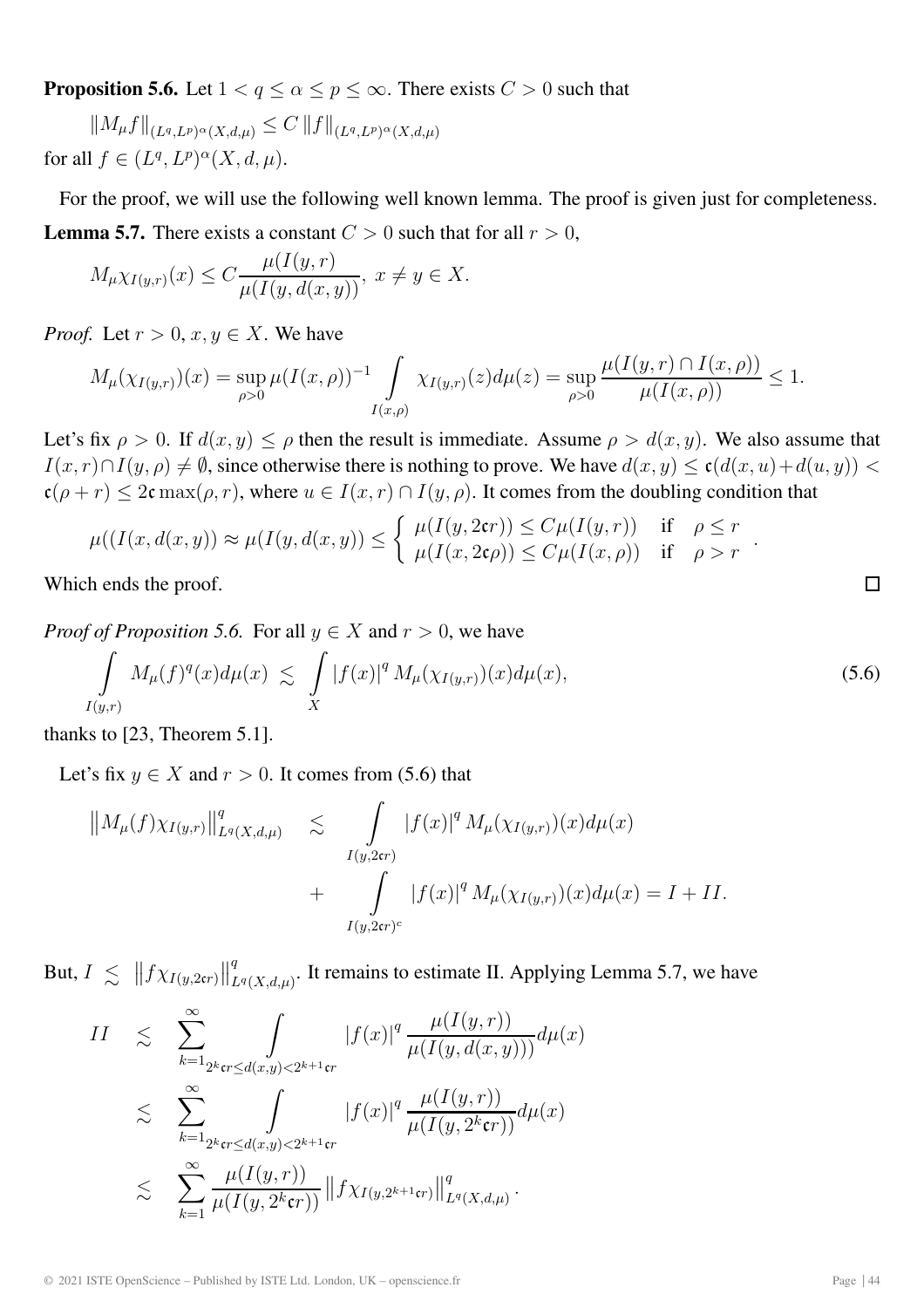Therefore

$$
||M_{\mu}(f)\chi_{I(y,r)}||_{L^{q}(X,d,\mu)}^{q} \leq ||f\chi_{I(y,2\mathfrak{c}r)}||_{L^{q}(X,d,\mu)}^{q} + \sum_{k=1}^{\infty} \frac{\mu(I(y,r))}{\mu(I(y,2^{k}\mathfrak{c}r))} ||f\chi_{I(y,2^{k+1}\mathfrak{c}r)}||_{L^{q}(X,d,\mu)}^{q}.
$$
\n(5.7)

Multiplying both sides of (5.7) by  $\mu(I(y, r))^{q(\frac{1}{\alpha} - \frac{1}{p} - \frac{1}{q})}$  and using the reverse doubling condition (5.3), we obtain obtain

$$
\mu(I(y,r))^{q(\frac{1}{\alpha}-\frac{1}{p}-\frac{1}{q})}\|M_{\mu}(f)\chi_{I(y,r)}\|_{L^{q}(X,d,\mu)}^{q} \n\lesssim \mu(I(y,2\mathfrak{c}r))^{q(\frac{1}{\alpha}-\frac{1}{p}-\frac{1}{q})}\|f\chi_{I(y,2\mathfrak{c}r)}\|_{L^{q}(X,d,\mu)}^{q} \n+ \sum_{k=1}^{\infty} \left(\frac{1}{2^{\delta_{\mu}q(\frac{1}{\alpha}-\frac{1}{p})}}\right)^{k} \mu(I(y,2^{k+1}\mathfrak{c}r))^{q(\frac{1}{\alpha}-\frac{1}{p}-\frac{1}{q})}\|f\chi_{I(y,2^{k+1}\mathfrak{c}r)}\|_{L^{q}(X,d,\mu)}^{q},
$$

for all  $y \in X$  and  $r > 0$ . Thus, taking the  $L^{\frac{p}{q}}$ -norms of both sides of the above estimation leads to

$$
_{r}\left\|M_{\mu}f\right\|_{(L^{q},L^{p})^{\alpha}(X,d,\mu)}^{q} \lesssim \left\|f\right\|_{(L^{q},L^{p})^{\alpha}(X,d,\mu)}^{q} + \sum_{k=1}^{\infty} \left(\frac{1}{2^{\delta_{\mu}q(\frac{1}{\alpha}-\frac{1}{p})}}\right)^{k} 2^{k+1}Kr \left\|f\right\|_{(L^{q},L^{p})^{\alpha}(X,d,\mu)}^{q}.
$$

The result follows from the definition of the  $(L^q, L^p)^\alpha(X)$  spaces and the convergence of the series  $\sum_{k=1}^{\infty} \left( \frac{1}{(d-1)^k} \right)^k$ .  $\sum_{k=1}^{\infty} \left( \frac{1}{2^{\delta_{\mu} q} (\frac{1}{\alpha} - \frac{1}{p})} \right)$  $\bigg)^k$ .

#### **6 Proof of Theorems 5.1 and 5.2**

For the proof of these theorems, we need some lemmas.

**Lemma 6.1.** Let  $x \in \mathbb{R}$ ,  $r > 0$ . For all  $y \in \mathbb{R}$ 

$$
M_{\mu}(\tau_x \chi_{I(0,r)})(y) = M_{\mu}(\chi_{I(x,r)})(y)
$$

*Proof.* Let  $x \in \mathbb{R}$ ,  $r > 0$ . For  $y \in \mathbb{R}$ ,

$$
\int_{I(y,\rho)} \tau_x \chi_{I(0,r)}(z) d\mu(z) = \int_{\mathbb{R}} \chi_{I(0,r)}(z) \tau_{-x} \chi_{I(y,\rho)}(z) d\mu(z) = \int_{\mathbb{R}} \chi_{I(z,r)}(0) \tau_{-x} \chi_{I(y,\rho)}(z) d\mu(z) \n= \int_{\mathbb{R}} \tau_x \chi_{I(z,r)}(0) \chi_{I(y,\rho)}(z) d\mu(z) = \int_{I(y,\rho)} \chi_{I(x,r)}(z) d\mu(z).
$$

The result follows.

**Lemma 6.2.** Let  $r > 0$  and  $y \in \mathbb{R}$ . Then

 $\chi_{B(y,r)} \leq \chi_{I(-y,3r)} + \chi_{I(y,3r)}.$ 

*Proof.* Let  $r > 0$  and  $y \in \mathbb{R}$ . We have  $B(y, r) \subset I(y, 3r) \cup I(-y, 3r)$ .

 $\Box$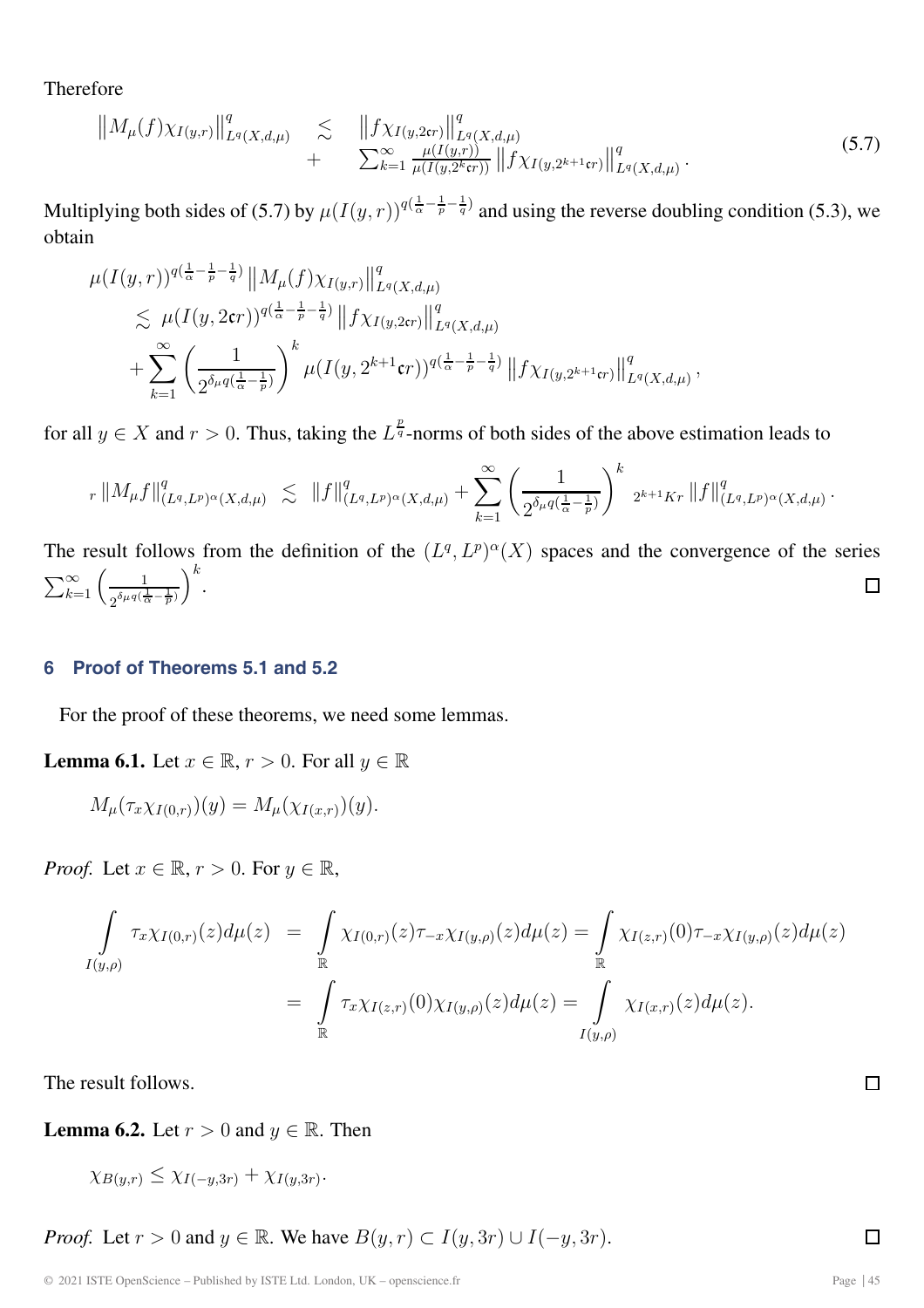For all locally  $\mu$ -integrable functions f, we put

$$
\widetilde{M}f(x) = \sup_{\rho>0} \frac{1}{\mu(B(x,\rho))} \int\limits_{B(x,\rho)} |f|(z)d\mu(z) \quad x \in \mathbb{R}.
$$

We have the following result :

**Lemma 6.3.** Let  $f \in L^1_{loc}(\mu)$ . For all  $y \in \mathbb{R}$ ,

$$
Mf(y) \approx Mf(y) \approx M_{\mu}f(y).
$$

*Proof.* Let  $f \in L^1_{loc}(\mu)$ . There exist two constants  $C_1 > 0$  and  $C_2 > 0$  not depending on f, such that

$$
Mf(y) \le C_1 Mf(y) \le C_2 M_\mu f(y),\tag{6.1}
$$

for all  $y \in \mathbb{R}$  as we can see in [17]. We also have (see [16]) that there exists a constant  $C > 0$  not depending on  $f$  such that

$$
\int_{I(y,\rho)}|f(x)|d\mu(x) \leq C \int_{B(0,\rho)}\tau_y|f(x)|d\mu(x)
$$

for all  $\rho > 0$  and  $y \in \mathbb{R}$ . Since we have

$$
\frac{1}{\mu(I(y,\rho))} \int\limits_{I(y,\rho)} |f|(z) d\mu(z) \le \frac{2C}{\mu(B(0,\rho))} \int\limits_{B(0,\rho)} \tau_y |f(x)| d\mu(x)
$$

according to Lemma 5.4, the result follows from Relation (6.1).

*Proof of Theorem 5.1.* We can suppose that  $1 < q < \alpha < p \leq \infty$ , since otherwise the space is trivial or equal to Lebesgue space. Let  $f \in (L^q, L^p)^\alpha(\mu)$ . Fix  $y \in \mathbb{R}$  and  $r > 0$ . It comes from Lemma 6.3, Lemma 6.1 and Lemma 6.2 and the triangular inequality for  $L<sup>q</sup>(\mu)$ -norm that

$$
\left[\int_{\mathbb{R}} (\tau_y (Mf)^q) \chi_{B_r}(x) d\mu(x) \right]^{\frac{1}{q}}
$$
\n
$$
\lesssim \left[ \int_{\mathbb{R}} (\widetilde{M}f)^q(x) \tau_{-y} \chi_{B_r}(x) d\mu(x) \right]^{\frac{1}{q}} \lesssim \left[ \int_{\mathbb{R}} [\widetilde{M}f(x) \chi_{B(y,r)}(x)]^q d\mu(x) \right]^{\frac{1}{q}}
$$
\n
$$
\lesssim \left[ \int_{\mathbb{R}} [\widetilde{M}f(x) \chi_{I(-y,3r)}(x) + \widetilde{M}f(x) \chi_{I(y,3r)}(x)]^q d\mu(x) \right]^{\frac{1}{q}}
$$
\n
$$
\lesssim \left( \int_{\mathbb{R}} [\widetilde{M}f(x) \chi_{I(-y,3r)}(x)]^q d\mu(x) \right)^{\frac{1}{q}} + \left( \int_{\mathbb{R}} [\widetilde{M}f(x) \chi_{I(y,3r)}(x)]^q d\mu(x) \right)^{\frac{1}{q}}
$$

Making appeal to [4, Theorem 2.35], we have

$$
\left(\int\limits_{\mathbb R}[\widetilde{M}f(x)\chi_{I(-y,3r)}(x)]^q d\mu(x)\right)^{\frac{1}{q}}\lesssim\left(\int\limits_{\mathbb R}|f(x)|^q\widetilde{M}\chi_{I(-y,3r)}(x)d\mu(x)\right)^{\frac{1}{q}}
$$

 $\Box$ 

1 q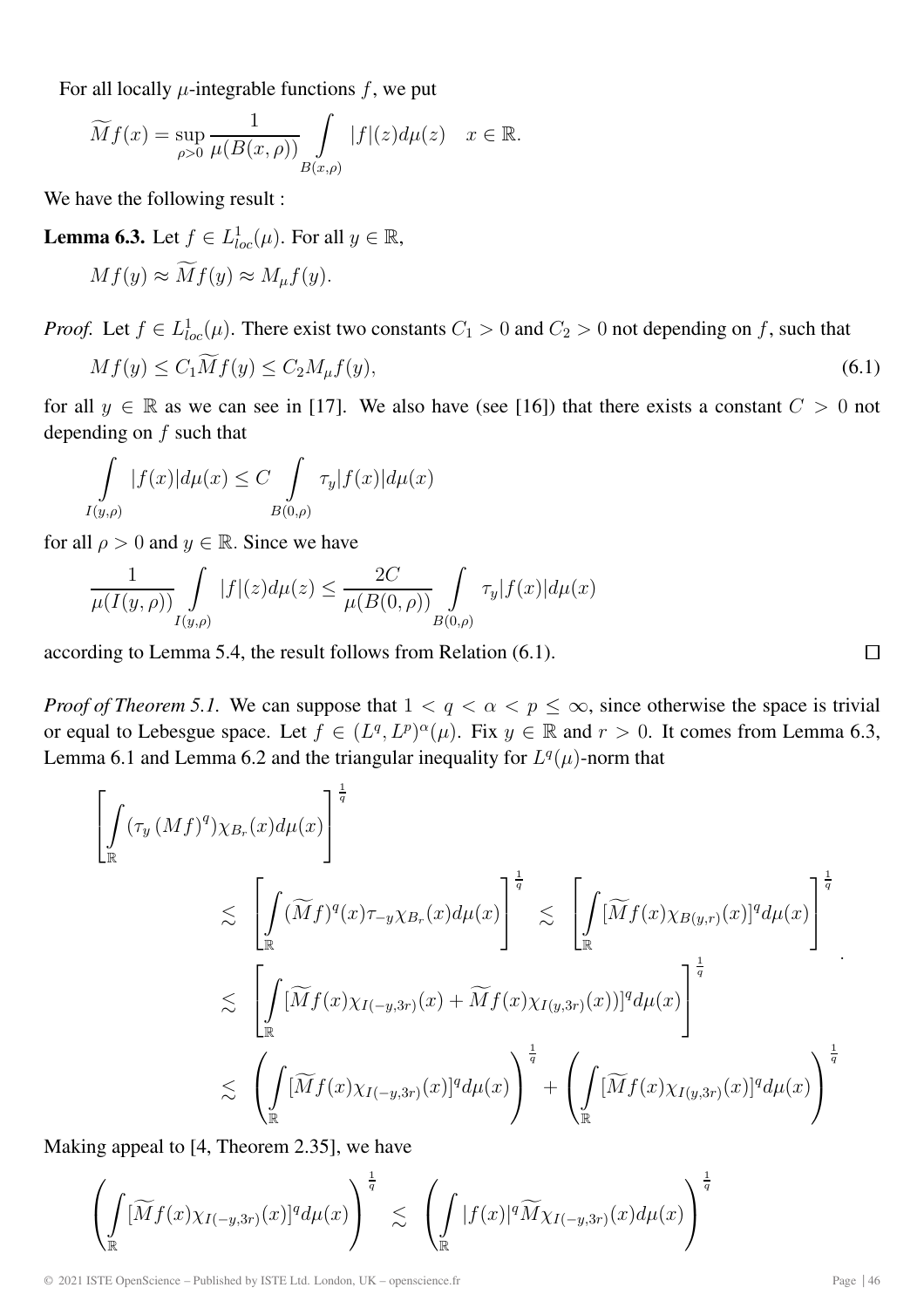and

$$
\left(\int\limits_{\mathbb R}[\widetilde{M}f(x)\chi_{I(y,3r)}(x)]^q d\mu(x)\right)^{\frac{1}{q}}\lesssim\ \left(\int\limits_{\mathbb R}|f(x)|^q\widetilde{M}\chi_{I(y,3r)}(x)d\mu(x)\right)^{\frac{1}{q}}.
$$

It follows that

$$
\begin{aligned}\n\left[\int_{\mathbb{R}}(\tau_y \left(Mf\right)^q)\chi_{B_r}(x)d\mu(x)\right]^{\frac{1}{q}} &\lesssim \left(\int_{\mathbb{R}}|f(x)|^q\widetilde{M}\chi_{I(-y,3r)}(x)d\mu(x)\right)^{\frac{1}{q}} \\
&\quad + \left(\int_{\mathbb{R}}|f(x)|^q\widetilde{M}\chi_{I(y,3r)}(x)d\mu(x)\right)^{\frac{1}{q}}.\n\end{aligned} \tag{6.2}
$$

Since Dunkl translation commute with Dunkl Maximal function (see [11]), we have

$$
\int_{\mathbb{R}} |f|^q(x) \widetilde{M} \chi_{I(-y,3r)}(x) d\mu(x) \leq \int_{\mathbb{R}} |f|^q(x) M_{\mu} \chi_{I(-y,3r)}(x) d\mu(x) \n\leq \int_{\mathbb{R}} |f|^q(x) M_{\mu}(\tau_{-y} \chi_{I(0,3r)})(x) d\mu(x) \n\leq \int_{\mathbb{R}} |f|^q(x) M(\tau_{-y} \chi_{I(0,3r)})(x) d\mu(x) \n\leq \int_{\mathbb{R}} |f|^q(x) \tau_{-y}(M \chi_{I(0,3r)})(x) d\mu(x) \n\leq \int_{\mathbb{R}} \tau_y |f|^q(x) (M \chi_{I(0,3r)})(x) d\mu \n\leq \int_{\mathbb{R}} \tau_y |f|^q(x) (M_{\mu} \chi_{I(0,3r)})(x) d\mu(x),
$$

according to Lemma 6.3 and Lemma 6.1. That is

$$
\left(\int_{\mathbb{R}}|f|^q(x)\widetilde{M}\chi_{I(-y,3r)}(x)d\mu(x)\right)^{\frac{1}{q}}\lesssim\left(\int_{\mathbb{R}}\tau_y|f|^q(x)(M_{\mu}\chi_{I(0,3r)})(x)d\mu(x)\right)^{\frac{1}{q}}.
$$
\n(6.3)

The term on the right hand side of (6.3) is less or equal to

$$
C\left[\left(\int\limits_{I(0,2r)}\tau_y\left|f(x)\right|^q M_\mu \chi_{I(0,3r)}(x)d\mu(x)\right)^{\frac{1}{q}}+\left(\int\limits_{I(0,2r)^c}\tau_y\left|f(x)\right|^q M_\mu \chi_{I(0,3r)}(x)d\mu(x)\right)^{\frac{1}{q}}\right].
$$

Since  $M_{\mu \chi_{I(0,3r)}}(x) = \sup_{\rho > 0}$  $\frac{\mu(I(0,3r) \cap I(x,\rho))}{\mu(I(x,\rho))} \leq 1$  for all  $x \in \mathbb{R}$ , we have

$$
\left(\int_{I(0,2r)} \tau_y |f(x)|^q M_\mu \chi_{I(0,3r)}(x) d\mu_k(x)\right)^{\frac{1}{q}} \le \left(\int_{I(0,2r)} \tau_y |f(x)|^q d\mu(x)\right)^{\frac{1}{q}}
$$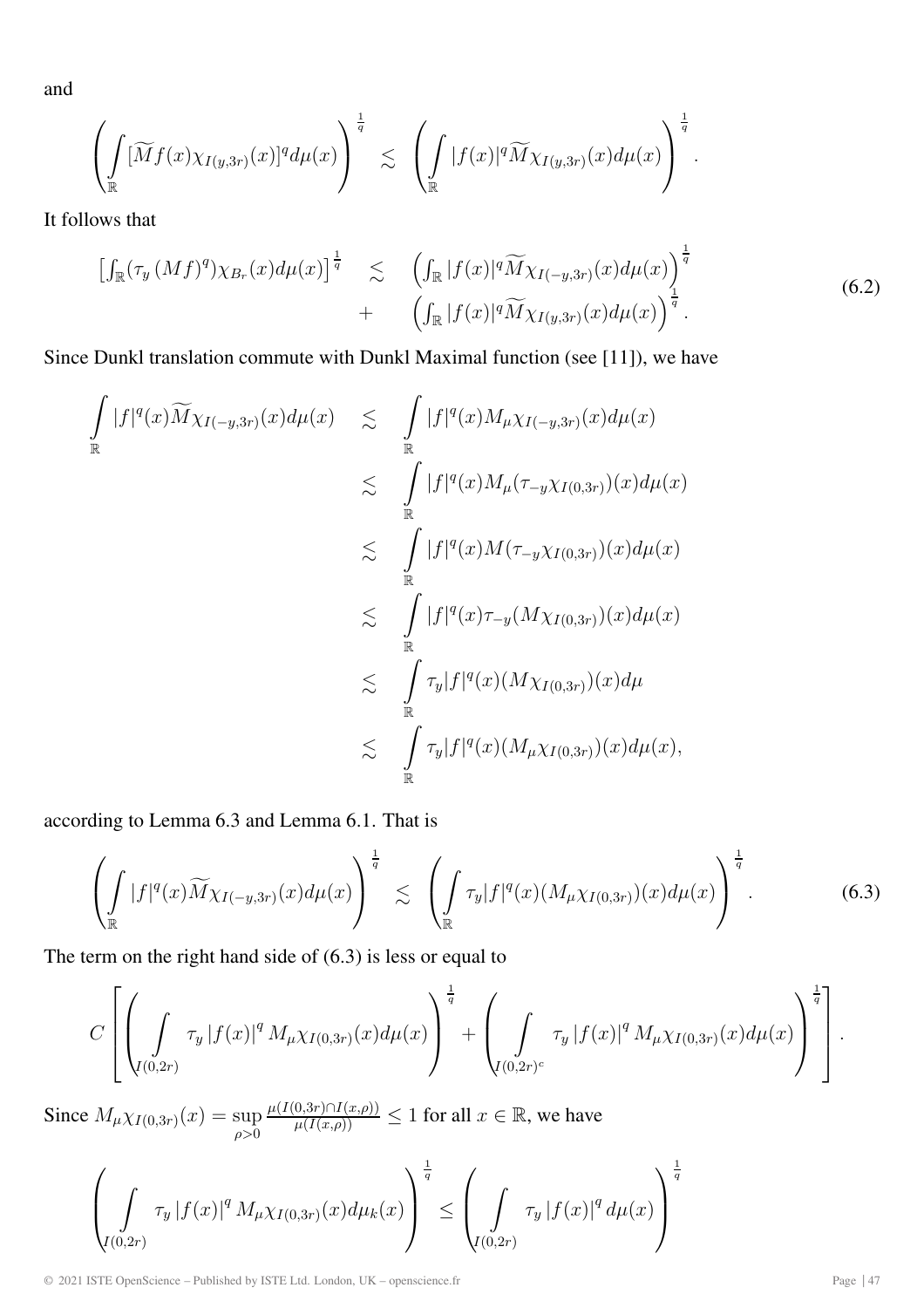and

$$
\left(\int_{I(0,2r)^c} \tau_y |f(x)|^q M_\mu \chi_{I(0,3r)}(x) d\mu(x)\right)^{\frac{1}{q}} = \left(\sum_{i=1}^\infty \int_{2^i r \leq |x| < 2^{i+1}r} \tau_y |f(x)|^q M_\mu \chi_{I(0,3r)}(x) d\mu(x)\right)^{\frac{1}{q}}
$$
\n
$$
\lesssim \sum_{i=1}^\infty \left(\int_{2^i r \leq |x| < 2^{i+1}r} \tau_y |f(x)|^q \frac{\mu(I(0,r))}{\mu(I(0,|x|))} d\mu(x)\right)^{\frac{1}{q}}
$$
\n
$$
\lesssim \sum_{i=1}^\infty \frac{\mu(I(0,r))^{\frac{1}{q}}}{\mu(I(0,2^i r))^{\frac{1}{q}}} \left(\int_{I(0,2^{i+1}r)} \tau_y |f(x)|^q d\mu(x)\right)^{\frac{1}{q}},
$$

thanks to Lemma 5.7.Therefore

$$
\left(\int_{\mathbb{R}}|f|^q(x)\widetilde{M}\chi_{I(-y,3r)}(x)d\mu(x)\right)^{\frac{1}{q}} + \sum_{i=1}^{\infty}\frac{\mu(I(0,r))^{\frac{1}{q}}}{\mu(I(0,2^{i}r))^{\frac{1}{q}}}\left(\int_{I(0,2^{i+1}r)}\tau_{y}|f(x)|^q d\mu(x)\right)^{\frac{1}{q}}.
$$

Using the same arguments as above, we obtain

$$
\left(\int_{\mathbb{R}}|f|^q(x)\widetilde{M}\chi_{I(y,3r)}(x)d\mu(x)\right)^{\frac{1}{q}} + \sum_{i=1}^{\infty}\frac{\mu(I(0,r))^{\frac{1}{q}}}{\mu(I(0,2^{i}r))^{\frac{1}{q}}} \left(\int_{I(0,2^{i+1}r)} \tau_{-y} |f(x)|^q d\mu(x)\right)^{\frac{1}{q}}.
$$

Taking these two estimates into account, Relation (6.2) becomes

$$
\begin{split}\n&\left[\int\limits_{\mathbb{R}} (\tau_y (Mf)^q) \chi_{B_r}(x) d\mu(x)\right]^{\frac{1}{q}} \\
&\lesssim \left(\int\limits_{I(0,2r)} \tau_y |f(x)|^q d\mu(x)\right)^{\frac{1}{q}} + \sum\limits_{i=1}^{\infty} \frac{\mu(I(0,r))^{\frac{1}{q}}}{\mu(I(0,2^i r))^{\frac{1}{q}}} \left(\int\limits_{I(0,2^{i+1}r)} \tau_y |f(x)|^q d\mu(x)\right)^{\frac{1}{q}} \\
&+ \left(\int\limits_{I(0,2r)} \tau_{-y} |f(x)|^q d\mu(x)\right)^{\frac{1}{q}} + \sum\limits_{i=1}^{\infty} \frac{\mu(I(0,r))^{\frac{1}{q}}}{\mu(I(0,2^i r))^{\frac{1}{q}}} \left(\int\limits_{I(0,2^{i+1}r)} \tau_{-y} |f(x)|^q d\mu(x)\right)^{\frac{1}{q}}.\n\end{split}
$$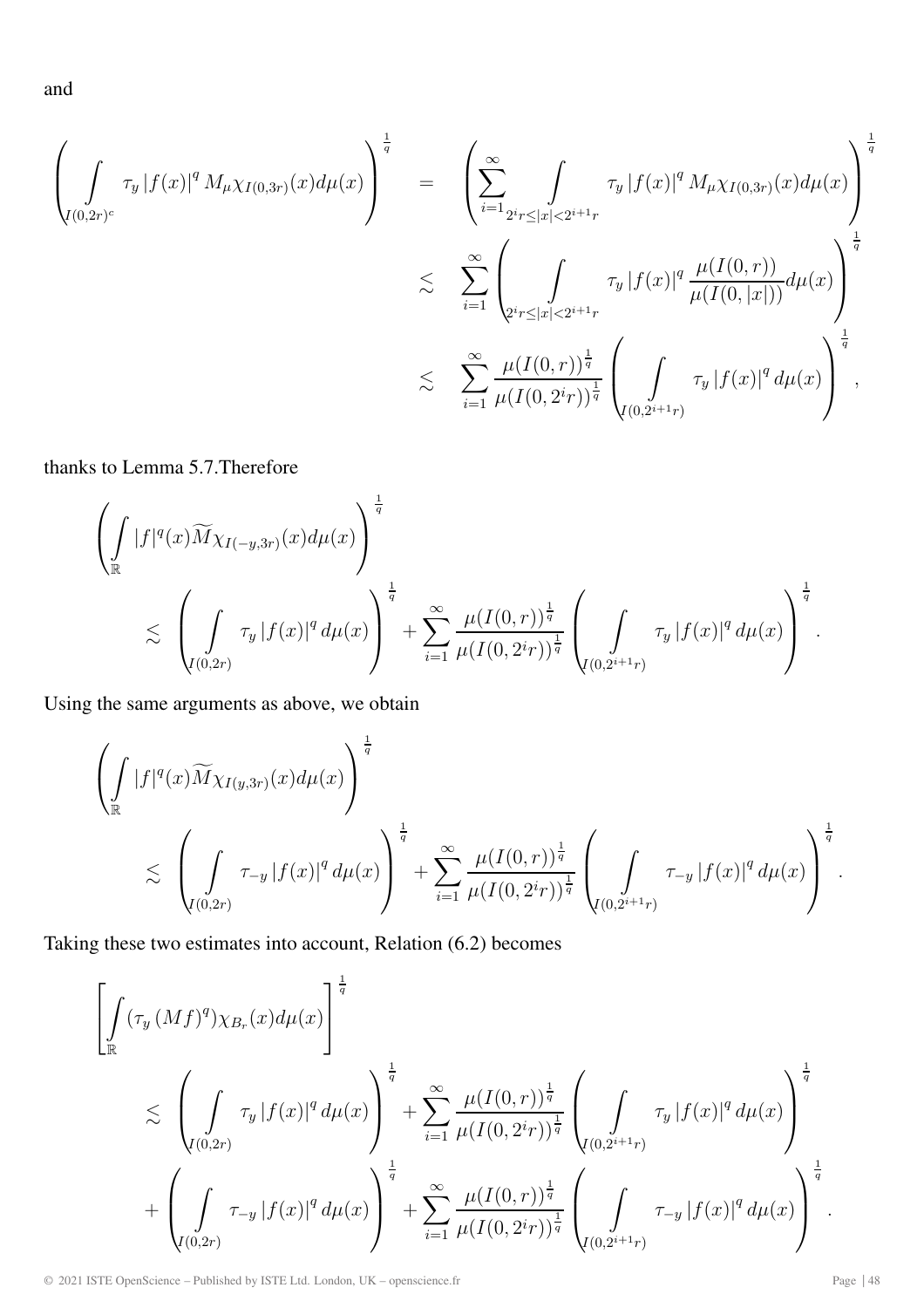Since  $\mu$  is symmetric invariant measure, the  $L^p(\mu)$ -norm of both sides in the above relation yields

$$
\left\| \left[ \int_{\mathbb{R}} (\tau_{(\cdot)} (Mf)^{q}) \chi_{B_r}(x) d\mu(x) \right]^{\frac{1}{q}} \right\|_{p} \leq \left( \int_{\mathbb{R}} \left( \int_{(0,2r)} \tau_{y} |f(x)|^{q} d\mu(x) \right)^{\frac{p}{q}} d\mu(y) \right)^{\frac{1}{p}} + \sum_{i=1}^{\infty} \frac{\mu(I(0,r))^{\frac{1}{q}}}{\mu(I(0,2^{i}r))^{\frac{1}{q}}} \left( \int_{\mathbb{R}} \left( \int_{(0,2^{i+1}r)} \tau_{y} |f(x)|^{q} d\mu(x) \right)^{\frac{p}{q}} d\mu(y) \right)^{\frac{1}{p}},
$$

thanks to Minkowski inequality for integral. Multiplying both sides of the inequality by  $(\mu(I(0,r)))^{\frac{1}{\alpha}-\frac{1}{q}-\frac{1}{p}}$ , we obtain

$$
(\mu(I(0,r)))^{\frac{1}{\alpha}-\frac{1}{q}-\frac{1}{p}} \left\| \left[ \int_{\mathbb{R}} (\tau_{(\cdot)}(Mf)^{q}) \chi_{B_{r}}(x) d\mu(x) \right]^{\frac{1}{q}} \right\|_{p} \n\lesssim (\mu(I(0,r)))^{\frac{1}{\alpha}-\frac{1}{q}-\frac{1}{p}} \left( \int_{\mathbb{R}} \left( \int_{I(0,2r)} \tau_{y} |f(x)|^{q} d\mu(x) \right)^{\frac{p}{q}} d\mu(y) \right)^{\frac{1}{p}} \n+ \sum_{i=1}^{\infty} \frac{\mu(I(0,r))^{\frac{1}{q}} (\mu(I(0,r)))^{\frac{1}{\alpha}-\frac{1}{q}-\frac{1}{p}}}{\mu(I(0,2^{i}r))^{\frac{1}{q}}} \left( \int_{\mathbb{R}} \left( \int_{I(0,2^{i+1}r)} \tau_{y} |f(x)|^{q} d\mu(x) \right)^{\frac{p}{q}} d\mu(y) \right)^{\frac{1}{p}} = I + II.
$$

$$
I \le (\mu(I(0,2r)))^{\frac{1}{\alpha}-\frac{1}{q}-\frac{1}{p}} \left( \int_{\mathbb{R}} \left( \int_{I(0,2r)} \tau_y |f(x)|^q d\mu(x) \right)^{\frac{p}{q}} d\mu(y) \right)^{\frac{1}{p}} \lesssim ||f||_{q,p,\alpha}.
$$
 (6.4)

as  $\frac{1}{\alpha} - \frac{1}{q} - \frac{1}{p} < 0$  and  $\mu$  is doubling. The second term is less or equal to

$$
C \sum_{i=1}^{\infty} \frac{(\mu(I(0,r)))^{\frac{1}{\alpha} - \frac{1}{p}}}{(\mu(I(0, 2^{i}r)))^{\frac{1}{\alpha} - \frac{1}{p}}} (\mu(I(0, 2^{i+1}r)))^{\frac{1}{\alpha} - \frac{1}{q} - \frac{1}{p}} \left( \int_{\mathbb{R}} \left( \int_{I(0, 2^{i+1}r)} \tau_y |f(x)|^q d\mu(x) \right)^{\frac{p}{q}} d\mu(y) \right)^{\frac{1}{p}}
$$
  

$$
\lesssim \sum_{i=1}^{\infty} \left( \frac{1}{2^{\delta_{\mu}(\frac{1}{\alpha} - \frac{1}{p})}} \right)^i (\mu(I(0, 2^{i+1}r)))^{\frac{1}{\alpha} - \frac{1}{q} - \frac{1}{p}} \left( \int_{\mathbb{R}} \left( \int_{I(0, 2^{i+1}r)} \tau_y |f(x)|^q d\mu(x) \right)^{\frac{p}{q}} d\mu(y) \right)^{\frac{1}{p}}
$$

thanks to Estimate (5.3).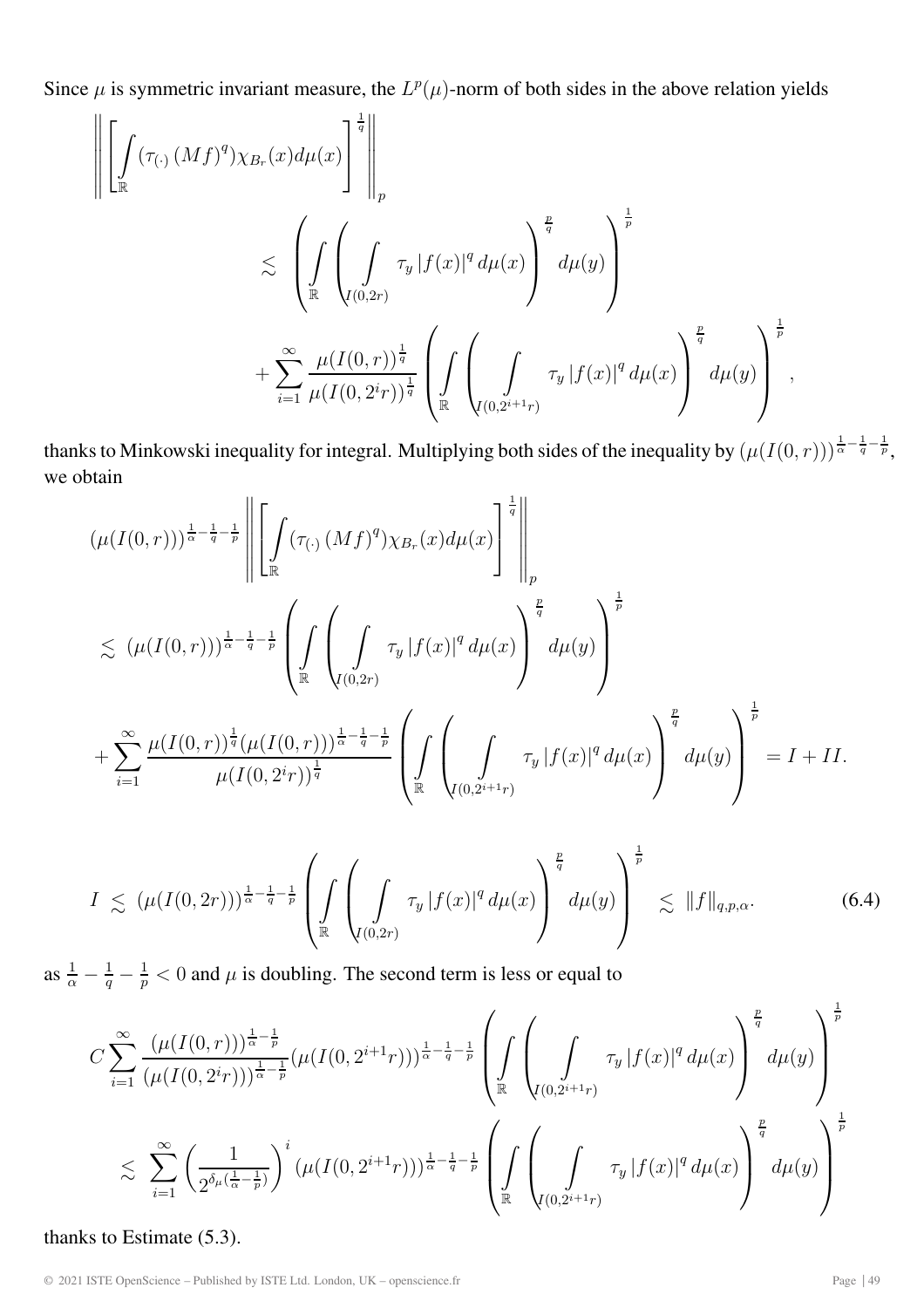Hence

$$
II \leq \sum_{i=1}^{\infty} \left( \frac{1}{2^{\delta_{\mu}(\frac{1}{\alpha} - \frac{1}{p})}} \right)^i \|f\|_{q, p, \alpha} \leq \|f\|_{q, p, \alpha}, \tag{6.5}
$$

since the series  $\sum_{i=1}^{\infty} \left( \frac{1}{2^{\delta \mu (\frac{1}{\alpha} - \frac{1}{p})}} \right)$  $i$  converges. From Relations (6.4) and (6.5), we deduce that

$$
(\mu(I(0,r)))^{\frac{1}{\alpha}-\frac{p}{q}-\frac{1}{p}}\left\|\left[\int\limits_{\mathbb{R}}(\tau_{(\cdot)}(Mf)^q)\chi_{B_r}(x)d\mu(x)\right]^{\frac{1}{q}}\right\|_p\lesssim \|f\|_{q,p,\alpha}.
$$

We conclude by taking the supremum in the right hand side over all  $r > 0$ .

*Proof of Theorem 5.2.* Let  $1 < \alpha < p < +\infty$  and  $f \in (L^1, L^p)^\alpha(\mu)$ . There exists a constant  $C > \text{such}$ that  $Mf(x) \leq C \widetilde{M}f(x)$  for all  $x \in \mathbb{R}$ , according to Lemma 6.3. It follows that

$$
||Mf||_{(L^{1,+\infty},L^p)^{\alpha}(\mu)} \leq C||\widetilde{M}f||_{(L^{1,+\infty},L^p)^{\alpha}(\mu)}.
$$
\n(6.6)

Let  $y \in \mathbb{R}$  and  $r > 0$ .

$$
\|(\widetilde{M}f)\tau_{-y}\chi_{B_r}\|_{L^{1,+\infty}(\mu)} \le \|\widetilde{(M}f)\chi_{B(y,r)}\|_{L^{1,+\infty}(\mu)}
$$
\n(6.7)

since  $\tau_{-y}\chi_{B_r} \leq 1$  and the support of  $\tau_{-y}\chi_{B_r}$  is a subset of  $B(y, r)$ .

Fix  $\lambda > 0$ . We have

$$
\mu\left(\left\{x \in B(y,r): \quad \widetilde{M}f(x) > \lambda\right\}\right) \leq \mu\left(\left\{x \in I(-y,3r): \quad \widetilde{M}f(x) > \frac{\lambda}{2}\right\}\right) + \mu\left(\left\{x \in I(y,3r): \quad \widetilde{M}f(x) > \frac{\lambda}{2}\right\}\right),
$$

thanks to Lemma 6.2. But, as we can see in the proof of [4, Theorem 2.35],

$$
\mu\left(\left\{x \in I(-y,3r): \ \widetilde{M}f(x) > \frac{\lambda}{2}\right\}\right) \ \lesssim \ \frac{1}{\lambda}\int\limits_{\mathbb{R}}|f|(x)\widetilde{M}\chi_{I(-y,3r)}(x)d\mu(x)
$$

and

$$
\mu\left(\left\{x \in I(y,3r): \quad \widetilde{M}f(x) > \frac{\lambda}{2}\right\}\right) \leq \frac{1}{\lambda} \int\limits_{\mathbb{R}} |f|(x) \widetilde{M} \chi_{I(y,3r)}(x) d\mu(x).
$$

It follows that

$$
\lambda \mu \left( \left\{ x \in B(y,r) : \overline{M}f(x) > \lambda \right\} \right) \leq \int_{\mathbb{R}} |f|(x) \widetilde{M} \chi_{I(-y,3r)}(x) d\mu(x) + \int_{\mathbb{R}} |f|(x) \widetilde{M} \chi_{I(y,3r)}(x) d\mu(x),
$$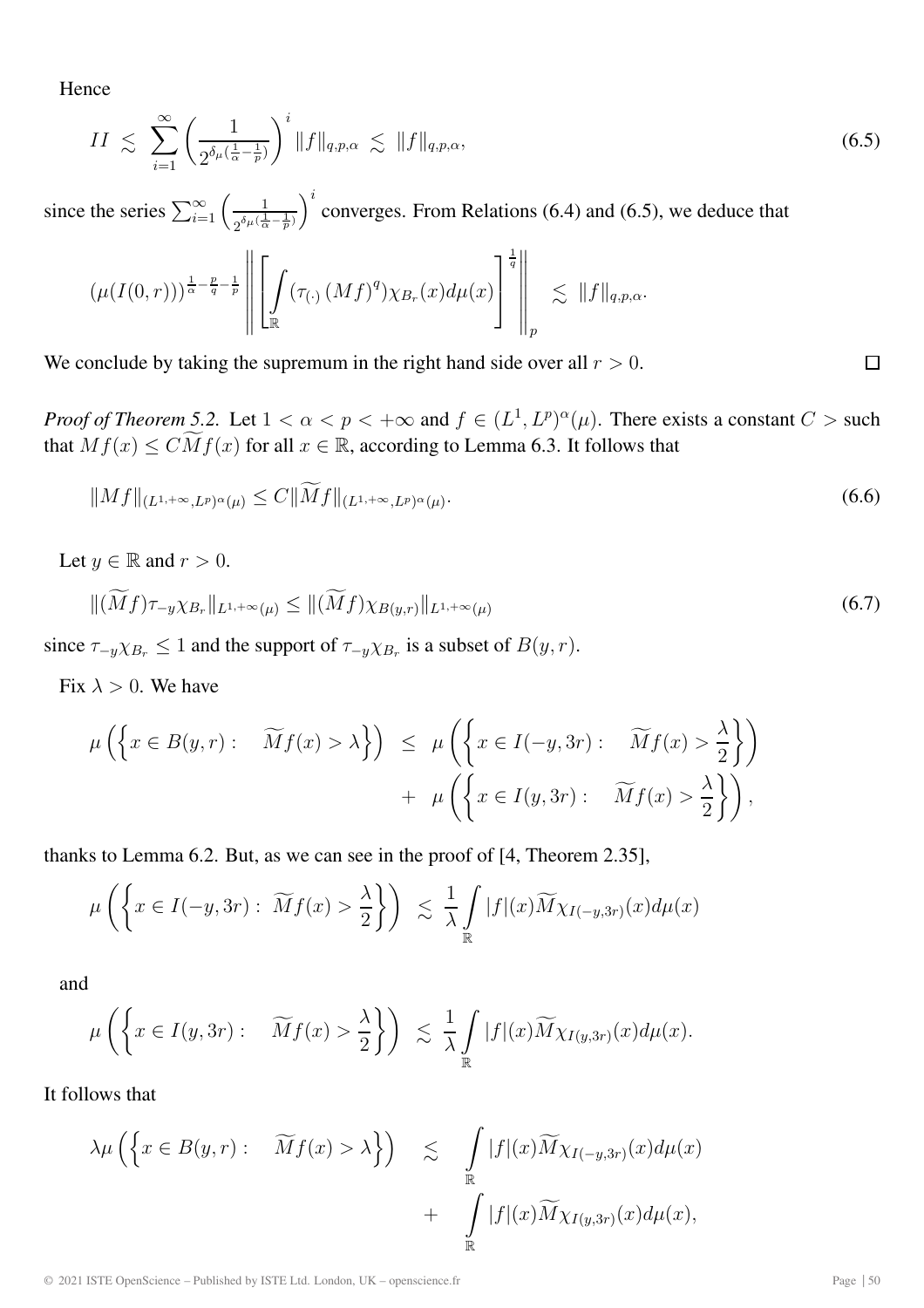so that taking the supremum over all  $\lambda > 0$ , leads to

$$
\begin{array}{rcl}\n\|(\widetilde{M}f)\chi_{B(y,r)}\|_{L^{1,+\infty}(\mu)} & \lesssim \quad & \displaystyle\int\limits_{\mathbb{R}} |f|(x)\widetilde{M}\chi_{I(-y,3r)}(x)d\mu(x) \\
& \qquad \qquad + \quad & \displaystyle\int\limits_{\mathbb{R}} |f|(x)\widetilde{M}\chi_{I(y,3r)}(x)d\mu(x).\n\end{array}
$$

Taking this Estimate in Relation (6.7) yields

$$
\begin{array}{rcl}\n\|(\widetilde{M}f)\tau_{-y}\chi_{B_r}\|_{L^{1,+\infty}(\mu)} & \lesssim & \int_{\mathbb{R}}|f|(x)\widetilde{M}\chi_{I(-y,3r)}(x)d\mu(x) \\
& &+ & \int_{\mathbb{R}}|f|(x)\widetilde{M}\chi_{I(y,3r)}(x)d\mu(x).\n\end{array} \tag{6.8}
$$

Using the same argument as in the proof of Theorem 5.1, we have

$$
\int_{\mathbb{R}} |f|(x) \widetilde{M} \chi_{I(-y,3r)}(x) d\mu(x) \leq \int_{I(0,2r)} \tau_y |f(x)| d\mu(x) + \sum_{i=1}^{\infty} \frac{\mu(I(0,r))}{\mu(I(0,2^{i}r))} \int_{I(0,2^{i+1}r)} \tau_y |f(x)| d\mu(x),
$$

and

$$
\int_{\mathbb{R}} |f|(x) \widetilde{M} \chi_{I(y,3r)}(x) d\mu(x) \n\lesssim \int_{I(0,2r)} \tau_{-y} |f(x)| d\mu(x) + \sum_{i=1}^{\infty} \frac{\mu(I(0,r))}{\mu(I(0,2^{i}r))} \int_{I(0,2^{i+1}r)} \tau_{-y} |f(x)| d\mu(x).
$$

Taking the above estimations in Relation (6.8), we have

$$
\| (Mf) \tau_{-y} \chi_{B_r} \|_{L^{1,+\infty}(\mu)} \leq \left( \int_{I(0,2r)} \tau_y |f(x)| d\mu(x) + \sum_{i=1}^{\infty} \frac{\mu(I(0,r))}{\mu(I(0,2^{i}r))} \int_{I(0,2^{i+1}r)} \tau_y |f(x)| d\mu(x) \right) + \left( \int_{I(0,2r)} \tau_{-y} |f(x)| d\mu(x) + \sum_{i=1}^{\infty} \frac{\mu(I(0,r))}{\mu(I(0,2^{i}r))} \int_{I(0,2^{i+1}r)} \tau_{-y} |f(x)| d\mu(x) \right).
$$

We end the proof as we did in Theorem 5.1.

### **Bibliography**

- [1] C. Carton-Lebrun, H.P. Heinig and S.C. Hofmann, *Integral operator on weighted amalgams*, Studia Math., **109** (1994), 133-157.
- [2] Feng Dai and Yuan Xu, Analysis on h-Harmonics and Dunkl Transforms, ICREA and CRM, Birkhäuser.
- [3] M. F. E. de Jeu, *The Dunkl transform,* Inventiones Mathematicae, **113** no. 1, (1993), 147-162.